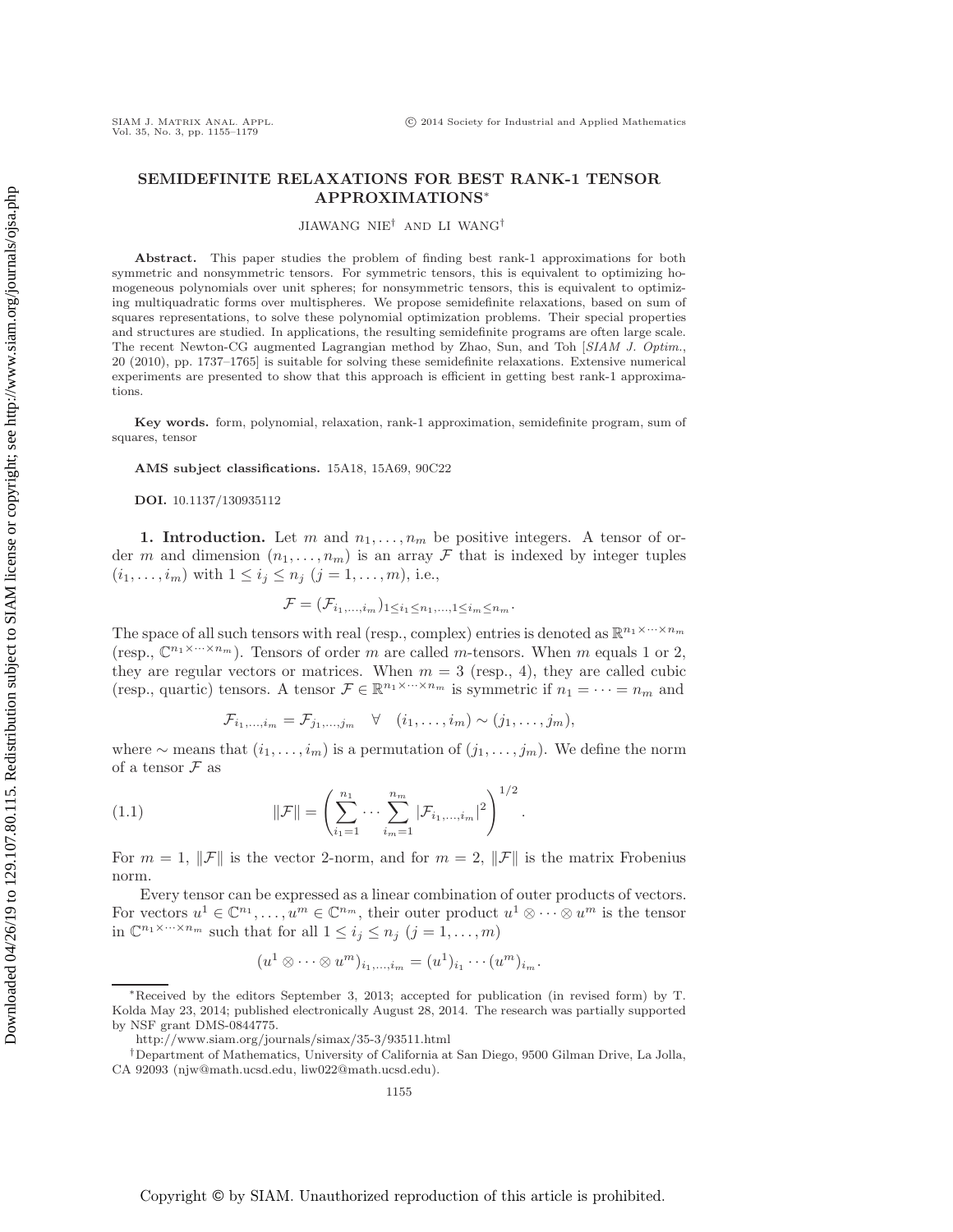<span id="page-1-0"></span>For every tensor F of order m, there exist tuples  $(u^{i,1},...,u^{i,m})$   $(i = 1,...,r)$ , with each  $u^{i,j} \in \mathbb{C}^{n_j}$ , such that

(1.2) 
$$
\mathcal{F} = \sum_{i=1}^r u^{i,1} \otimes \cdots \otimes u^{i,m}.
$$

The smallest r in the above is called the rank of  $\mathcal F$  and is denoted as rank  $\mathcal F$ . When rank  $\mathcal{F} = r$ , [\(1.2\)](#page-1-0) is called a rank decomposition of  $\mathcal{F}$ , and we say that  $\mathcal{F}$  is a rank-r tensor.

Tensor problems have wide applications in chemometrics, signal processing, and high order statistics [\[6\]](#page-23-0). For the theory and applications of tensors, we refer to Comon et al. [\[7\]](#page-23-1), Kolda and Bader [\[15\]](#page-23-2), and Landsberg [\[17\]](#page-23-3). When  $m \geq 3$ , determining ranks of tensors and computing rank decompositions are NP-hard (cf. Hillar and Lim [\[11\]](#page-23-4)). We refer to Brachat et al. [\[1\]](#page-23-5), Bernardi et al. [\[2\]](#page-23-6), and Oeding and Ottaviani [\[25\]](#page-23-7) for tensor decompositions. When  $r > 1$ , the problem of finding best rank-r approximations may be ill-posed, because a best rank- $r$  approximation might not exist, as discovered by De Silva and Lim [\[10\]](#page-23-8). However, a best rank-1 approximation always exists. It is also NP-hard to compute best rank-1 approximations. This paper studies best real rank-1 approximations for real tensors (i.e., tensor entries are real numbers). We begin with some reviews on this subject.

**1.1. Nonsymmetric tensor approximations.** Given a tensor  $\mathcal{F} \in \mathbb{R}^{n_1 \times \cdots \times n_m}$ , we say that a tensor  $\beta$  is a best rank-1 approximation of  $\mathcal F$  if it is a minimizer of the least squares problem

<span id="page-1-1"></span>(1.3) 
$$
\min_{\mathcal{X} \in \mathbb{R}^{n_1 \times \dots \times n_m}, \text{rank } \mathcal{X} = 1} , \qquad \|\mathcal{F} - \mathcal{X}\|^2.
$$

This is equivalent to a homogeneous polynomial optimization problem, as shown in [\[9\]](#page-23-9). For convenience of description, we define the homogeneous polynomial

$$
(1.4) \tF(x1,...,xm) := \sum_{1 \leq i_1 \leq n_1,...,1 \leq i_m \leq n_m} \mathcal{F}_{i_1,...,i_m}(x^1)_{i_1} \cdots (x^m)_{i_m},
$$

which is in  $x^1 \in \mathbb{R}^{n_1}, \ldots, x^m \in \mathbb{R}^{n_m}$ . Note that  $F(x^1, \ldots, x^m)$  is a multilinear form (a form is a homogeneous polynomial), since it is linear in each  $x^j$ . De Lathauwer, De Moor, and Vandewalle [\[9\]](#page-23-9) proved the following result.

<span id="page-1-3"></span>THEOREM 1.1 (see [\[9,](#page-23-9) Theorem 3.1]). *For a tensor*  $\mathcal{F} \in \mathbb{R}^{n_1 \times \cdots \times n_m}$ , *the rank-*1 *approximation problem* [\(1.3\)](#page-1-1) *is equivalent to the maximization problem*

(1.5) 
$$
\begin{cases}\n\max_{x^1 \in \mathbb{R}^{n_1}, \dots, x^m \in \mathbb{R}^{n_m}} & |F(x^1, \dots, x^m)| \\
\text{s.t.} & \|x^1\| = \dots = \|x^m\| = 1,\n\end{cases}
$$

*that is, a rank-1 tensor*  $\lambda \cdot (u^1 \otimes \cdots \otimes u^m)$ *, with*  $\lambda \in \mathbb{R}$  and each  $||u^i|| = 1$ *, is a best rank-1 approximation for* F *if and only if*  $(u^1, \ldots, u^m)$  *is a global maximizer of* [\(1.5\)](#page-1-2) and  $\lambda = F(u^1, \ldots, u^m)$ *. Moreover, it also holds that* 

<span id="page-1-4"></span><span id="page-1-2"></span>
$$
\|\mathcal{F} - \lambda \cdot (u^1 \otimes \cdots \otimes u^m)\|^2 = \|\mathcal{F}\|^2 - \lambda^2.
$$

By Theorem [1.1,](#page-1-3) to find a best rank-1 approximation, it is enough to find a global maximizer of the multilinear optimization problem [\(1.5\)](#page-1-2). There exist methods on finding rank-1 approximation, like the alternating least squares (ALS), truncated high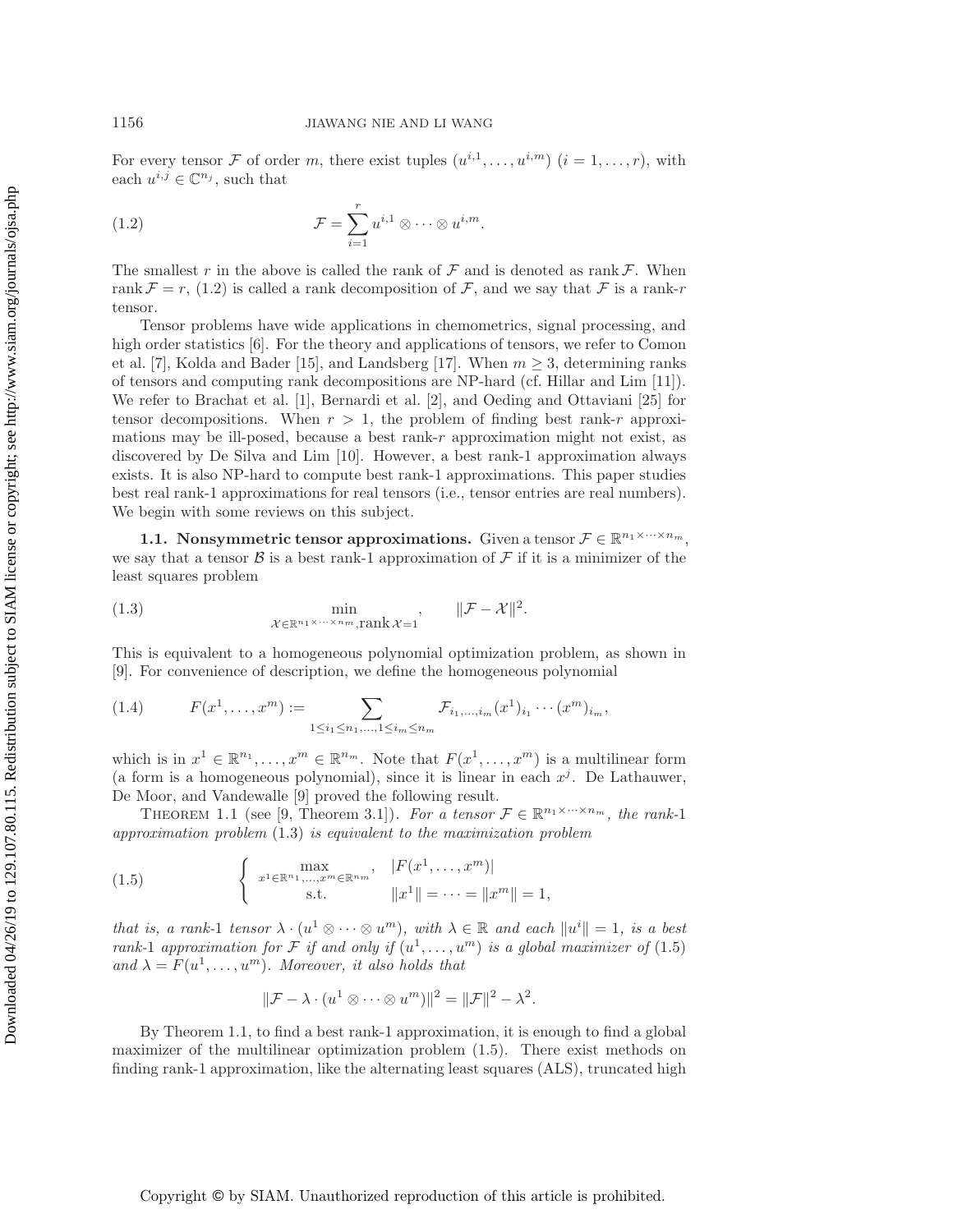order singular value decomposition (HOSVD), higher order power method (HOPM), and quasi-Newton methods. We refer to Zhang and Golub [\[33\]](#page-24-0), De Lathauwer, De Moor and Vandewalle [\[8,](#page-23-10) [9\]](#page-23-9), Savas and Lim [\[29\]](#page-24-1), and the references therein. An advantage of these methods is that they can be easily implemented. These kinds of methods typically generate a sequence that converges to a locally optimal rank-1 approximation or even just a stationary point. Even for the lucky cases that they get globally optimal rank-1 approximations, it is usually very difficult to verify the global optimality by these methods.

**1.2. Symmetric tensor approximations.** Let  $S^m(\mathbb{R}^n)$  be the space of real symmetric tensors of order m and in dimension n. Given  $\mathcal{F} \in \mathbb{S}^m(\mathbb{R}^n)$ , we say that  $\mathcal{B}$ is a best rank-1 approximation of  $\mathcal F$  if it is a minimizer of the optimization problem

<span id="page-2-0"></span>(1.6) 
$$
\min_{\mathcal{X} \in \mathbb{R}^{n \times \cdots \times n}, \text{rank } \mathcal{X} = 1} , \qquad \|\mathcal{F} - \mathcal{X}\|^2.
$$

When  $\mathcal F$  is symmetric, Zhang, Ling, and Qi [\[35\]](#page-24-2) showed that [\(1.6\)](#page-2-0) has a global minimizer that belongs to  $\mathbf{S}^m(\mathbb{R}^n)$ , i.e., [\(1.6\)](#page-2-0) has an optimizer that is a symmetric tensor. It is possible that a best rank-1 approximation of a symmetric tensor might not be symmetric. But there is always at least one global minimizer of  $(1.6)$  that is a symmetric rank-1 tensor. Therefore, for convenience, by best rank-1 approximation for symmetric tensors, we mean best symmetric rank-1 approximation.

A symmetric tensor in  $\mathbf{S}^m(\mathbb{R}^n)$  is rank-1 if and only if it equals  $\lambda \cdot (u \otimes \cdots \otimes u)$  for some  $\lambda \in \mathbb{R}$  and  $u \in \mathbb{R}^n$ . For convenience, denote  $u^{\otimes m} := u \otimes \cdots \otimes u$  (*u* is repeated m times). In the spirit of Theorem [1.1](#page-1-3) and the work  $[35]$ ,  $(1.6)$  is equivalent to the optimization problem

<span id="page-2-1"></span>(1.7) 
$$
\max_{x \in \mathbb{R}^n} |f(x)| \text{ s.t. } ||x|| = 1,
$$

where  $f(x) := F(x, \dots, x)$ . Therefore, if u is a global maximizer of [\(1.7\)](#page-2-1) and  $\lambda = f(u)$ , then  $\lambda \cdot u^{\otimes m}$  is a best rank-1 approximation of F. Clearly, to solve [\(1.7\)](#page-2-1), we need to solve two maximization problems:

<span id="page-2-2"></span>(1.8) 
$$
\max_{x \in \mathbb{S}^{n-1}} f(x), \qquad \text{(II)} \quad \max_{x \in \mathbb{S}^{n-1}} -f(x),
$$

where  $\mathbb{S}^{n-1} := \{x \in \mathbb{R}^n : ||x|| = 1\}$  is the  $n-1$  dimensional unit sphere. Suppose  $u^+, u^-$  are global maximizers of (I), (II) in [\(1.8\)](#page-2-2), respectively. By Theorem [1.1,](#page-1-3) if  $|f(u^+)| \ge |f(u^-)|$ ,  $f(u^+) \cdot (u^+)^{\otimes m}$  is the best rank-1 approximation; otherwise,  $f(u^-) \cdot (u^-)^{\otimes m}$  is the best.

For an introduction to symmetric tensors, we refer to Comon et al. [\[7\]](#page-23-1). Finding best rank-1 approximations for symmetric tensors is also NP-hard when  $m \geq 3$ . There exist methods for computing rank-1 approximations for symmetric tensors. When HOPM is directly applied, it is often unreliable for attaining a good symmetric rank-1 approximation, as pointed out in [\[9\]](#page-23-9). To get good symmetric rank-1 approximations, Kofidis and Regalia [\[14\]](#page-23-11) proposed a symmetric higher order power method (SHOPM), and Zhang, Ling, and Qi [\[35\]](#page-24-2) proposed a modified power method. These methods can be easily implemented. Like for nonsymmetric tensors, they often generate a locally optimal rank-1 approximation or even just a stationary point. Even for the lucky cases in which a globally optimal rank-1 approximation is found, these methods typically have difficulty verifying its global optimality. The problem [\(1.7\)](#page-2-1) is related to extreme Z-eigenvalues of symmetric tensors. Recently, Hu, Huang, and Qi [\[12\]](#page-23-12) proposed a method for computing extreme Z-eigenvalues for symmetric tensors of even orders. It solves a sequence of semidefinite relaxations based on sum of squares representations.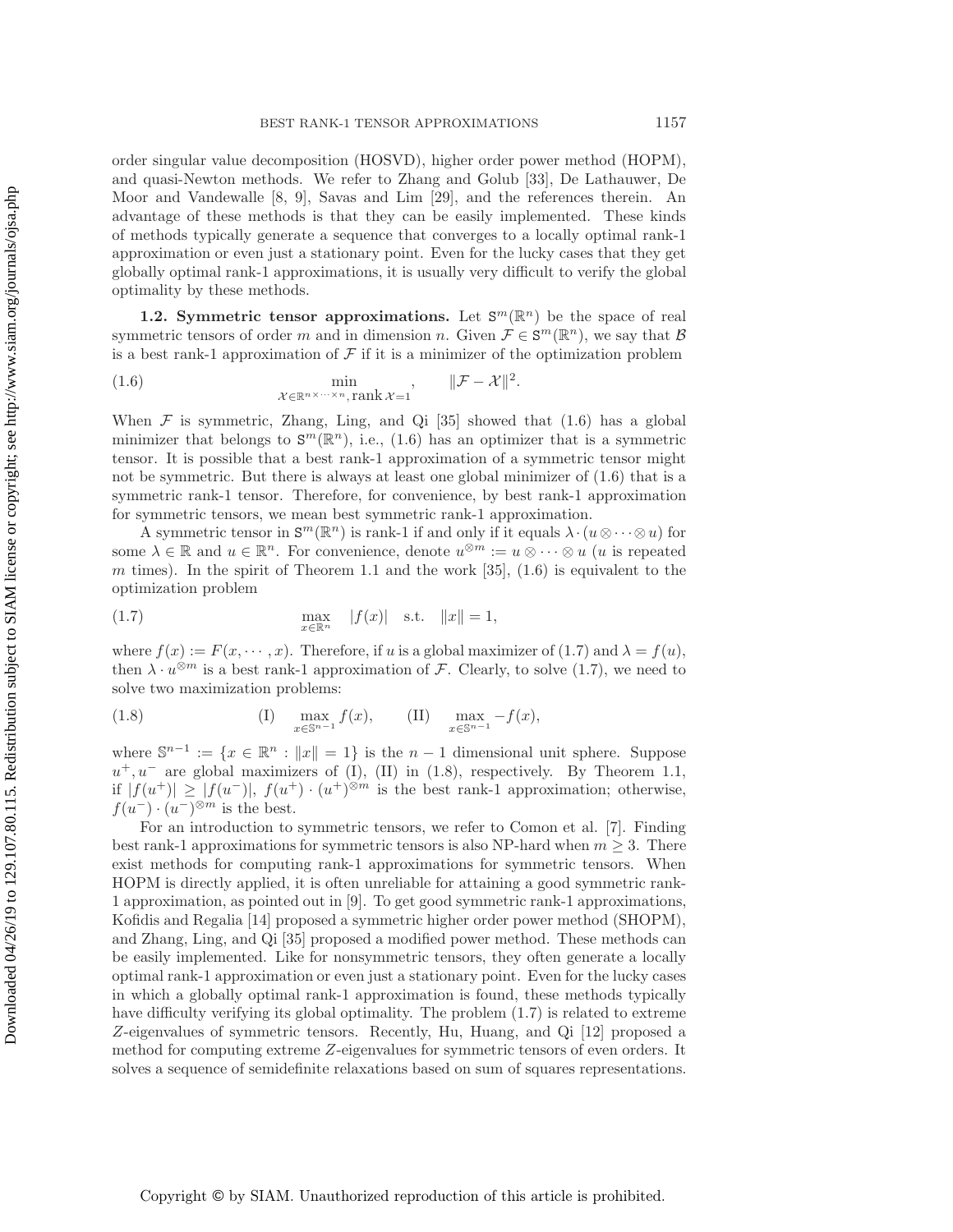**1.3. Contributions of the paper.** In this paper, we propose a new approach for computing best rank-1 tensor approximations, i.e., using semidefinite program (SDP) relaxations. As we have seen, for nonsymmetric tensors, the problem is equivalent to optimizing a multilinear form over multispheres, i.e., [\(1.5\)](#page-1-2); for symmetric tensors, it is equivalent to optimizing a homogeneous polynomial over the unit sphere, i.e., [\(1.7\)](#page-2-1). Recently, there has been extensive work on solving polynomial optimization problems by using semidefinite relaxations and sum of squares representations, e.g., Lasserre [\[18\]](#page-23-13), Parrilo and Sturmfels [\[26\]](#page-24-3), and Nie and Wang [\[24\]](#page-23-14). These relaxations are often tight, and generally they are able to get global optimizers, which can be verified mathematically. We refer to Lasserre's book [\[19\]](#page-23-15) and Laurent's survey [\[20\]](#page-23-16) for an overview for the work in this area.

For a nonsymmetric tensor  $F$ , to get a best rank-1 approximation is equivalent to solving the multilinear optimization problem [\(1.5\)](#page-1-2). When  $\mathcal F$  is symmetric, to get a best rank-1 approximation for  $\mathcal F$ , we need to solve the homogeneous optimization problem [\(1.7\)](#page-2-1). We solve these polynomial optimization problems by using semidefinite relaxations, based on sum of squares representations. In applications, the resulting semidefinite programs are often large scale. The traditional interior point methods for semidefinite programs are generally too expensive for solving them. The recent Newton-CG augmented Lagrangian method by Zhao, Sun, and Toh [\[32\]](#page-24-4) is very efficient for solving such big semidefinite programs, as shown in [\[24\]](#page-23-14). In the paper, we use this method to compute best rank-1 approximations for tensors.

The paper is organized as follows. In section [2,](#page-3-0) we show how to find best rank-1 approximations by using semidefinite relaxations and we propose numerical algorithms based on them. Their special structures and properties are also studied. In section [3,](#page-10-0) we present extensive numerical experiments to show the efficiency of these semidefinite relaxations. In section [4,](#page-22-0) we discuss this approach and future work.

*Notation*. The symbol  $\mathbb N$  (resp.,  $\mathbb R$ ,  $\mathbb C$ ) denotes the set of nonnegative integers (resp., real numbers, complex numbers). For two tensors  $\mathcal{X}, \mathcal{Y} \in \mathbb{R}^{n_1 \times \cdots n_m}$ , define their inner product as

$$
\langle \mathcal{X}, \mathcal{Y} \rangle := \sum_{1 \leq i_1 \leq n_1, \ldots, 1 \leq i_m \leq n_m} \mathcal{X}_{i_1, \ldots, i_m} \mathcal{Y}_{i_1, \ldots, i_m}.
$$

For  $t \in \mathbb{R}$ , [t] denotes the smallest integer that is not smaller than t. For integer  $n > 0$ ,  $[n]$  denotes the set  $\{1, \dots, n\}$ . For  $\alpha = (\alpha_1, \dots, \alpha_n) \in \mathbb{N}^n$ ,  $|\alpha| := \alpha_1 + \dots + \alpha_n$ . Denote  $\mathbb{N}_m^n = \{ \alpha \in \mathbb{N}^n : |\alpha| = m \}.$  For  $x = (x_1, \ldots, x_n) \in \mathbb{R}^n$ ,  $x^\alpha$  denotes  $x_1^{\alpha_1} \cdots x_n^{\alpha_n}$ . Let  $\mathbb{R}[x]$  be the ring of polynomials with real coefficients in x. A polynomial p is said to be sum of squares (SOS) if  $p = p_1^2 + \cdots + p_k^2$  for some  $p_1, \ldots, p_k \in \mathbb{R}[x]$ . The symbol  $\Sigma_{n,m}$  denotes the cone of SOS forms in  $(x_1,\ldots,x_n)$  and of degree m. For a finite set T, |T| denotes its cardinality. The symbol  $e_i$  denotes the *i*th unit vector, i.e.,  $e_i$  is the vector whose *i*th entry equals one and all others equal zero. For a matrix  $A$ ,  $A<sup>T</sup>$ denotes its transpose. For a symmetric matrix  $W, W \succeq 0$  (resp.,  $\succ 0$ ) means that W denotes its transpose. For a symmetric matrix  $W$ ,  $W \subseteq 0$  (resp.,  $\ge 0$ ) means that  $W$  is positive semidefinite (resp., definite). For any vector  $u \in \mathbb{R}^N$ ,  $||u|| = \sqrt{u^T u}$  denotes the standard Euclidean 2-norm.

<span id="page-3-0"></span>**2. Semidefinite relaxations and algorithms.** To find best rank-1 tensor approximations is equivalent to solving some homogeneous polynomial optimization problems with sphere constraints. In this section, we show how to solve them by using semidefinite relaxations based on sum of squares representations, and we study their properties.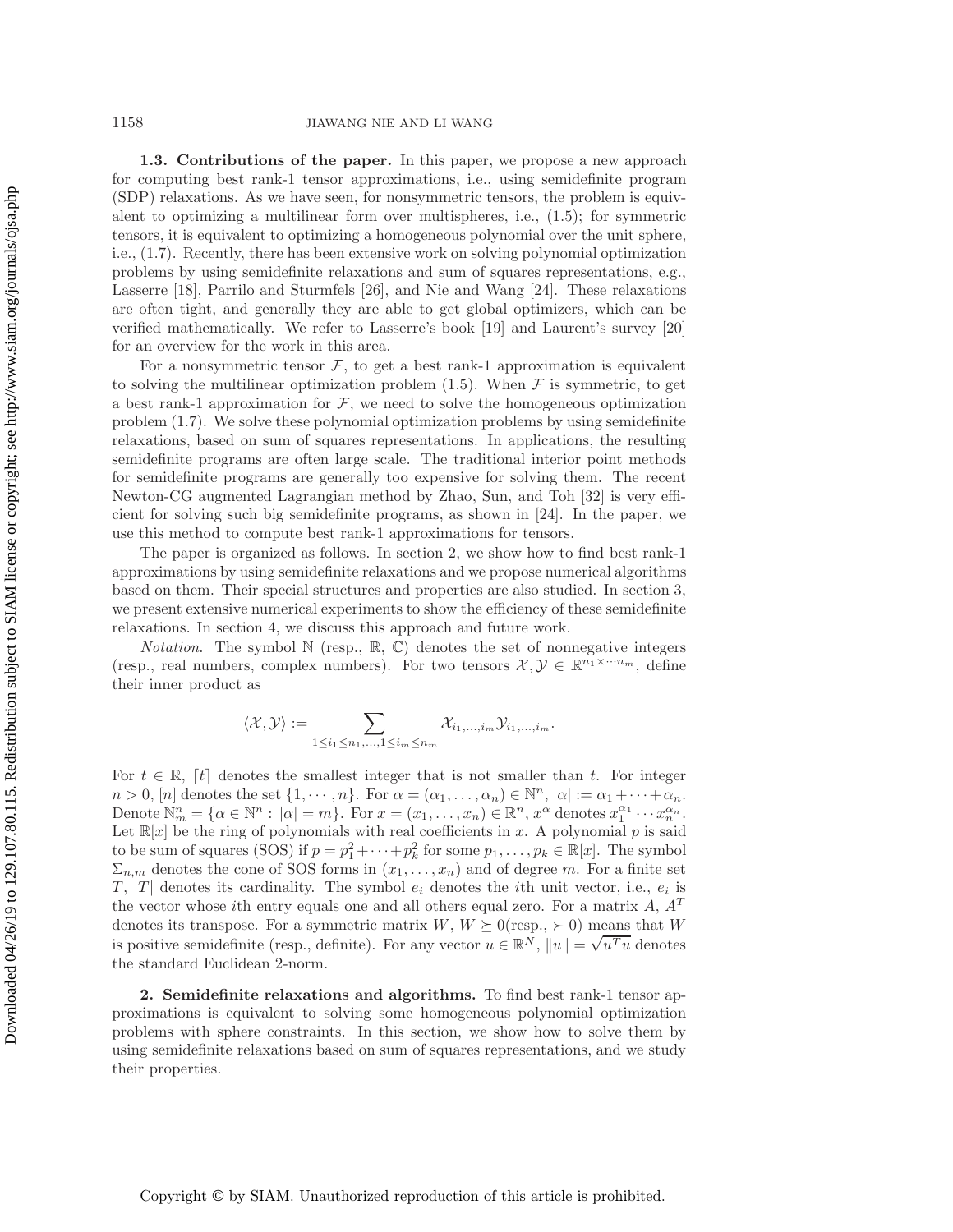**2.1.** Symmetric tensors of even orders. Let  $\mathcal{F} \in \mathbb{S}^m(\mathbb{R}^n)$  with  $m = 2d$  even. To get a best rank-1 approximation of  $\mathcal{F}$ , we need to solve [\(1.7\)](#page-2-1), i.e., to maximize  $|f(x)|$  over the unit sphere. For this purpose, we need to find the maximum and minimum of  $f(x)$  over  $\mathbb{S}^{n-1}$ .

First, we consider the maximization problem:

(2.1) 
$$
f_{\text{max}} := \max \quad f(x) \quad \text{s.t.} \quad x^T x = 1.
$$

The form f is in  $x := (x_1, \ldots, x_n)$ , determined by the tensor F as

(2.2) 
$$
f(x) = \sum_{1 \leq i_1, ..., i_m \leq n} \mathcal{F}_{i_1, ..., i_m} x_{i_1} \cdots x_{i_m}.
$$

Let  $[x^d]$  be the monomial vector:

<span id="page-4-0"></span>
$$
[x^d] := [x_1^d \quad x_1^{d-1} x_2 \quad \cdots \quad x_1^{d-1} x_n \quad \cdots \quad x_n^d]^{T}.
$$

Its length is  $\binom{n+d-1}{d}$ . The outer product  $[x^d][x^d]^T$  is a symmetric matrix with entries being monomials of degree m. Let  $A_{\alpha}$  be symmetric matrices such that

<span id="page-4-3"></span>
$$
[x^d][x^d]^T = \sum_{\alpha \in \mathbb{N}_m^n} A_{\alpha} x^{\alpha}.
$$

For  $y \in \mathbb{R}^{\mathbb{N}_m^n}$ , define the matrix-valued function  $M(y)$  as

$$
M(y) := \sum_{\alpha \in \mathbb{N}_m^n} A_\alpha y_\alpha.
$$

Then  $M(y)$  is a linear pencil in y (i.e.,  $M(y)$  is a linear matrix-valued function in y). Let  $f_{\alpha}, g_{\alpha}$  be the coefficients such that

$$
f:=\sum_{\alpha\in\mathbb{N}_m^n}f_\alpha x^\alpha,\quad g:=(x^Tx)^d=\sum_{\alpha\in\mathbb{N}_m^n}g_\alpha x^\alpha.
$$

For  $y \in \mathbb{R}^{\mathbb{N}_m^n}$ , define

<span id="page-4-2"></span><span id="page-4-1"></span>
$$
\langle f, y \rangle := \sum_{\alpha \in \mathbb{N}_m^n} f_{\alpha} y_{\alpha}, \quad \langle g, y \rangle := \sum_{\alpha \in \mathbb{N}_m^n} g_{\alpha} y_{\alpha}.
$$

A semidefinite relaxation of [\(2.1\)](#page-4-0) is (cf. [\[23,](#page-23-17) [24\]](#page-23-14))

(2.3) 
$$
f_{\max}^{\text{sdp}} := \max_{y \in \mathbb{R}^{\mathbb{N}_m^n}} \langle f, y \rangle \quad \text{s.t.} \quad M(y) \succeq 0, \quad \langle g, y \rangle = 1.
$$

It can be shown that the dual of the above is

(2.4) 
$$
\min \quad \gamma \quad \text{s.t.} \quad \gamma g - f \in \Sigma_{n,m}.
$$

In the above,  $\Sigma_{n,m}$  denotes the cone of SOS forms of degree m and in variables  $x_1,\ldots,x_n$ . Clearly,  $f_{\text{max}}^{\text{slp}} \geq f_{\text{max}}$ . When  $f_{\text{max}}^{\text{slp}} = f_{\text{max}}$ , we say that the semidefinite relaxation [\(2.3\)](#page-4-1) is tight.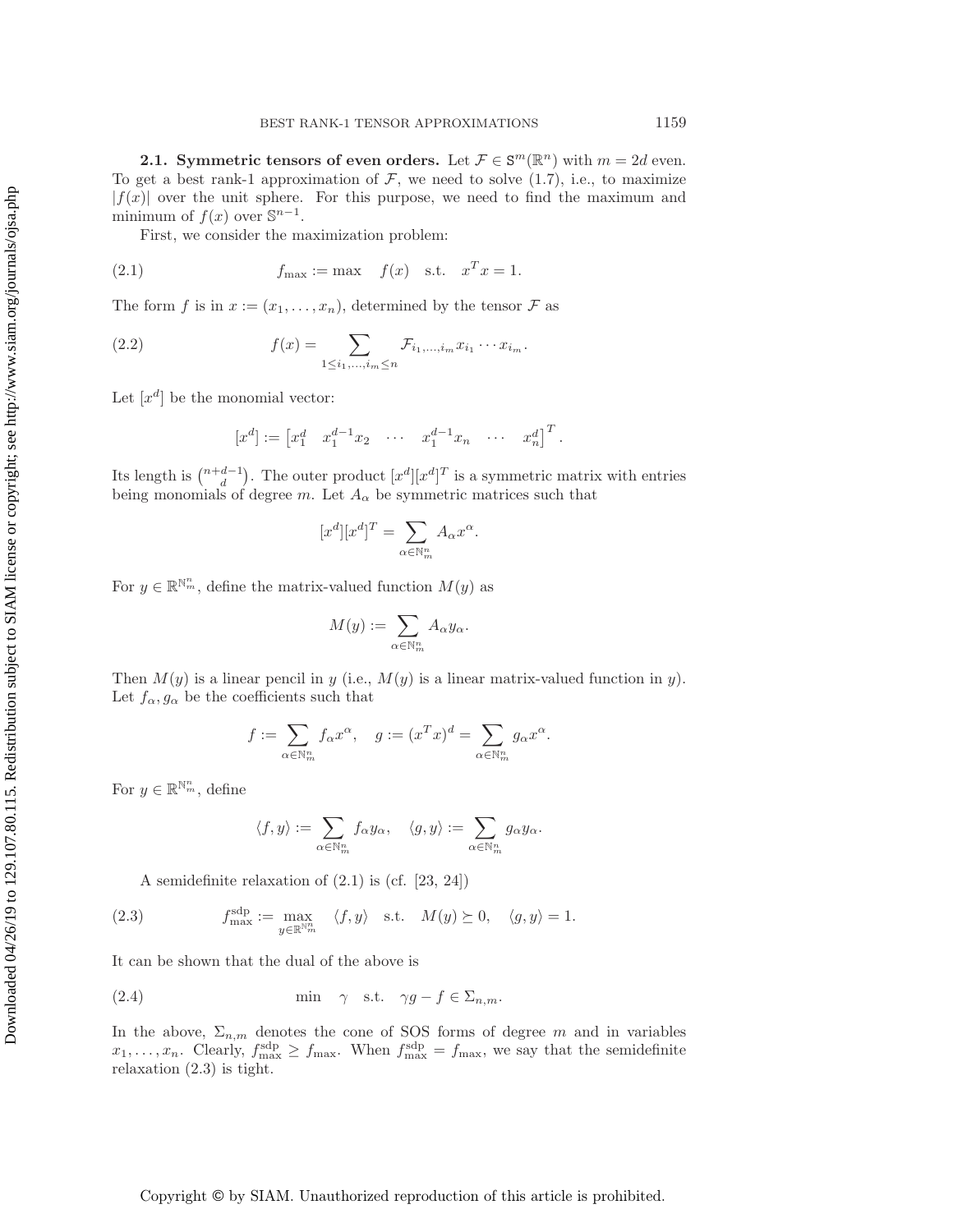The dual problem [\(2.4\)](#page-4-2) is a linear optimization with SOS type constraints. Recently, Hu, Huang, and Qi [\[12\]](#page-23-12) proposed an SOS relaxation method for computing extreme Z-eigenvalues for symmetric tensors of even orders. Since not every nonnegative form is SOS, they consider a sequence of nesting SOS relaxations. The problem [\(2.4\)](#page-4-2) is equivalent to the lowest order relaxation in [\[12,](#page-23-12) section [4\]](#page-22-0). In practice, the relaxation [\(2.4\)](#page-4-2) is often tight, and it is frequently used because of its simplicity. The SOS relaxation [\(2.4\)](#page-4-2) was also proposed in [\[23\]](#page-23-17) for optimizing forms over unit spheres. Its approximation quality was also analyzed there.

The feasible set of [\(2.3\)](#page-4-1) is compact, because

$$
Trace(M(y)) \le \langle g, y \rangle = 1.
$$

So [\(2.3\)](#page-4-1) always has a maximizer, say,  $y^*$ . If rank  $M(y^*) = 1$ , then (2.3) is a tight relaxation. In such case, there exists  $v^+ \in \mathbb{S}^{n-1}$  such that  $y^* = [(v^+)^m]$ , because of the structure of  $M(y)$ . Then, it holds that

$$
f(v^+) = \langle f, y^* \rangle = f_{\text{max}}^{\text{sdp}} \ge f_{\text{max}}.
$$

This implies that  $v^+$  is a global maximizer of [\(2.1\)](#page-4-0). The vector  $v^+$  can be chosen numerically as follows. Let  $s \in [n]$  be the index such that

<span id="page-5-1"></span><span id="page-5-0"></span>
$$
y_{2de_s}^* = \max_{1 \le i \le n} y_{2de_i}^*.
$$

Then choose  $v^+$  as the normalization:

(2.5) 
$$
\hat{u} = (y_{(2d-1)e_s+e_1}^*, \dots, y_{(2d-1)e_s+e_n}^*), \quad v^+ = \hat{u}/\|\hat{u}\|.
$$

If rank $(M(y^*)) > 1$  but  $M(y^*)$  satisfies a further rank condition, then [\(2.3\)](#page-4-1) is also tight (cf.  $[24, \text{section } 2.2]$  $[24, \text{section } 2.2]$ ). In computations, no matter whether  $(2.3)$  is tight or not, the vector  $v^+$  selected as in [\(2.5\)](#page-5-0) can be used as an approximation for a maximizer of  $(2.1).$  $(2.1).$ 

Second, we consider the minimization problem:

(2.6) 
$$
f_{\min} := \min \quad f(x) \quad \text{s.t.} \quad x^T x = 1.
$$

Similarly, a semidefinite relaxation of [\(2.6\)](#page-5-1) is

(2.7) 
$$
f_{\min}^{\text{sdp}} := \min_{z \in \mathbb{R}^{\mathbb{N}_m^n}} \langle f, z \rangle \quad \text{s.t.} \quad M(z) \succeq 0, \quad \langle g, z \rangle = 1.
$$

Its dual optimization problem can be shown to be

(2.8) 
$$
\max \quad \eta \quad \text{s.t.} \quad f - \eta g \in \Sigma_{n,m}.
$$

Let  $z^*$  be a minimizer of [\(2.7\)](#page-5-2). Similarly, if  $\text{rank}(M(z^*)) = 1$ , then (2.7) is a tight relaxation. In such case, a global minimizer  $v^-$  can be found as follows: let  $t \in [n]$  be the index such that

<span id="page-5-3"></span><span id="page-5-2"></span>
$$
z_{2de_i}^* = \max_{1 \le i \le n} z_{2de_i}^*,
$$

then choose  $v^-$  as the normalization:

(2.9) 
$$
\tilde{u} = (z_{(2d-1)e_t + e_1}^*, \dots, z_{(2d-1)e_t + e_n}^*), \quad v^- = \tilde{u}/\|\tilde{u}\|.
$$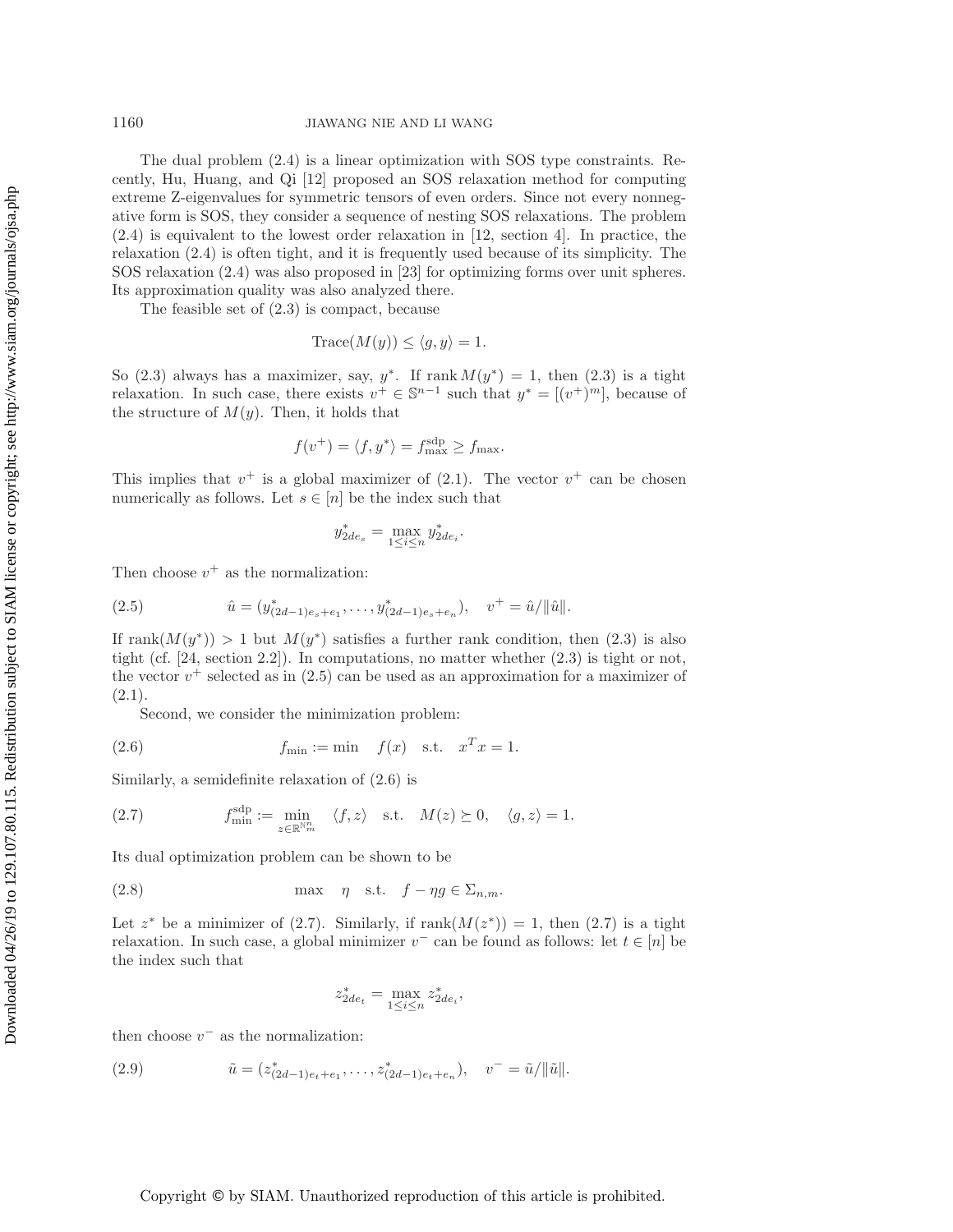When rank  $M(z^*) > 1$ , [\(2.7\)](#page-5-2) might not be a tight relaxation. In computations, the vector  $v^-$  can be used as an approximation for a minimizer of  $(2.6)$ .

- <span id="page-6-0"></span>Combining the above and inspired by Theorem [1.1,](#page-1-3) we get the following algorithm. Algorithm 2.1. *Rank-*1 *approximations for even symmetric tensors.*
- **Input:** *A symmetric tensor*  $\mathcal{F} \in \mathbf{S}^m(\mathbb{R}^n)$  *with an even order*  $m = 2d$ *.*
- **Output:** *A rank-1 tensor*  $\lambda \cdot u^{\otimes m}$  *with*  $\lambda \in \mathbb{R}$  *and*  $u \in \mathbb{S}^{n-1}$ *.*

## **Procedure:**

- **Step 1.** *Solve the semidefinite relaxation* [\(2.3\)](#page-4-1) *and get an optimizer* y∗*.*
- **Step 2.** *Choose*  $v^+$  *as in* [\(2.5\)](#page-5-0)*.* If  $rank M(y^*) = 1$ *, let*  $u^+ = v^+$ *; otherwise, apply a nonlinear optimization method to get a better solution*  $u^+$  *of* [\(2.1\)](#page-4-0)*, by using*  $v^+$  *as a starting point. Let*  $\lambda^+ = f(u^+).$
- **Step 3.** *Solve the semidefinite relaxation* [\(2.7\)](#page-5-2) *and get an optimizer* z∗*.*
- **Step 4.** *Choose*  $v^-$  *as in* [\(2.9\)](#page-5-3)*.* If  $rank M(z^*) = 1$ *, let*  $u^- = v^-$ *; otherwise, apply a nonlinear optimization method to get a better solution* u<sup>−</sup> *of* [\(2.6\)](#page-5-1)*, by using*  $v^-$  *as a starting point. Let*  $\lambda^- = f(u^-)$ .

**Step 5.** *If*  $|\lambda^+| \geq |\lambda^-|$ *, output*  $(\lambda, u) := (\lambda^+, u^+)$ *; otherwise, output*  $(\lambda, u) := (\lambda^-, u^-)$ . *Remark.* In Algorithm [2.1,](#page-6-0) if  $\text{rank }M(y^*) = \text{rank }M(z^*) = 1$ , then the output

 $\lambda \cdot u^{\otimes m}$  is a best rank-1 approximation of F. If this rank condition is not satisfied, then  $\lambda \cdot u^{\otimes m}$  might not be best. The approximation qualities of semidefinite relaxations  $(2.3)$  and  $(2.7)$  are analyzed in [\[23,](#page-23-17) section [2\]](#page-3-0).

When  $m = 2$  or  $(n, m) = (3, 4)$ , the semidefinite relaxations  $(2.3)$  and  $(2.7)$  are always tight. This is because every bivariate, or ternary quartic, nonnegative form is always SOS (cf. [\[28\]](#page-24-5)). For other cases of  $(n, m)$ , this is not necessarily true. However, this does not occur very often in applications. In our numerical experiments, the semidefinite relaxations [\(2.3\)](#page-4-1) and [\(2.7\)](#page-5-2) are often tight.

We want to know when the ranks of  $M(y^*)$  and  $M(z^*)$  are equal to one. Clearly, when they have rank one, the relaxations  $(2.3)$  and  $(2.7)$  must be tight. Interestingly, the reverse is often true, although it might be false sometimes (for very few cases). This fact was observed in the field of polynomial optimization. However, we are not able to find suitable references for explaining this fact. Here, we give a natural geometric interpretation for this phenomena, for lack of suitable references. Let  $\partial \Sigma_{n,m}$ be the boundary of the cone  $\Sigma_{n,m}$ .

<span id="page-6-1"></span>THEOREM 2.2. Let  $f_{\text{max}}, f_{\text{max}}^{\text{sdp}}, f_{\text{min}}, f_{\text{min}}^{\text{sdp}}, y^*, z^*$  be as above.

- (i) *Suppose*  $f_{\text{max}} = f_{\text{max}}^{\text{slap}}$ . If  $f_{\text{max}} \cdot g f$  *is a smooth point of*  $\partial \Sigma_{n,m}$ , then  $rank M(y^*)=1$ .
- (ii) Suppose  $f_{\min} = f_{\min}^{\text{sdp}}$ . If  $f f_{\min} \cdot g$  is a smooth point of  $\partial \Sigma_{n,m}$ , then  $rank M(z^*)=1$ .

*Proof.* (i) Let  $\mu$  be the uniform probability measure on the unit sphere  $\mathbb{S}^{n-1}$ . and let  $y^{\mu} := \int [x^m] d\mu \in \mathbb{R}^{\mathbb{N}_m^n}$ . Then, we can show that  $M(y^{\mu}) \succ 0$  and  $\langle g, y^{\mu} \rangle = 1$ . This shows that  $y^{\mu}$  is an interior point of [\(2.3\)](#page-4-1). So, the strong duality holds, that is, the optimal values of  $(2.3)$  and  $(2.4)$  are equal, and  $(2.4)$  achieves the optimal value  $f_{\text{max}}^{\text{sdp}}$ . The form  $\sigma := f_{\text{max}} \cdot g - f$  belongs to  $\Sigma_{n,m}$ , because  $f_{\text{max}} = f_{\text{max}}^{\text{sdp}}$ . Let u be a maximizer of f on  $\mathbb{S}^{n-1}$ . Then,  $\sigma(u) = 0$ . So,  $\sigma$  lies on the boundary  $\partial \Sigma_{n,m}$ . Let  $\hat{y} = [u^m]$ . Denote by  $\mathbb{R}[x]_m$  the space of all forms in x and of degree m. Then

$$
\mathcal{H}_{\hat{y}} := \{ p \in \mathbb{R}[x]_m : \langle p, \hat{y} \rangle = 0 \}
$$

is a supporting hyperplane of  $\Sigma_{n,m}$  through  $\sigma$ , because

$$
\langle p, \hat{y} \rangle = p(u) \ge 0 \quad \forall \, p \in \Sigma_{n,m}
$$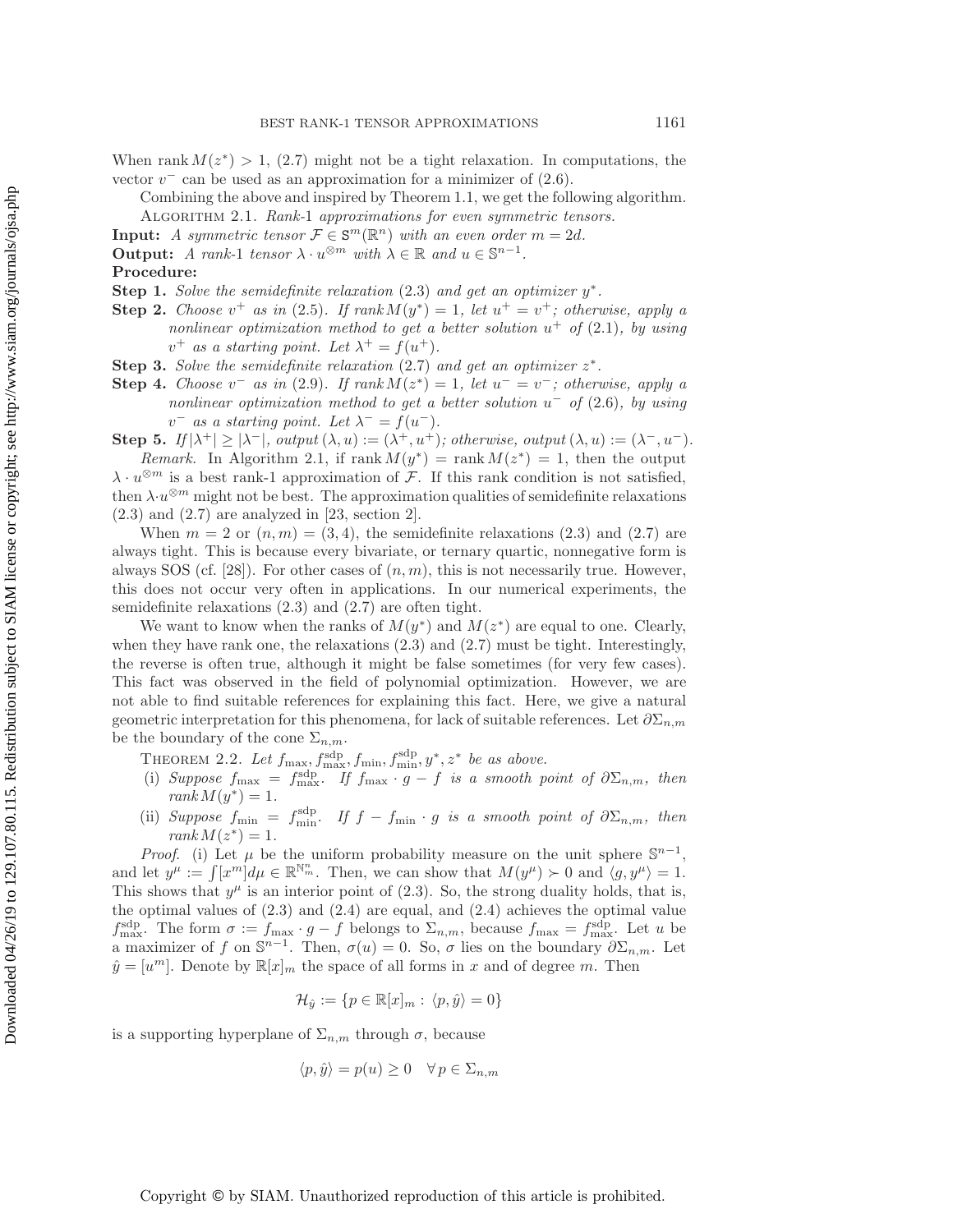and  $\langle \sigma, \hat{y} \rangle = \sigma(u) = 0$ . Because  $M(y^*) \succeq 0$  and  $\langle p, y^* \rangle \geq 0$  for all  $p \in \Sigma_{n,m}$ , the hyperplane

$$
\mathcal{H}_{y^*} := \{ p \in \mathbb{R}[x]_m : \langle p, y^* \rangle = 0 \}
$$

also supports  $\Sigma_{n,m}$  through  $\sigma$ . Since  $\sigma$  is a smooth point of  $\partial \Sigma_{n,m}$ , there is a unique supporting hyperplane H through  $\sigma$ . So,  $y^* = \hat{y} = [u^m]$ . This implies that  $M(y^*) =$  $M([u^m]) = [u^{\tilde{d}}][u^{\tilde{d}}]^T$  has rank one, where  $d = m/2$ .

(ii) The proof is the same as for (i). О

By Theorem [2.2,](#page-6-1) when semidefinite relaxations  $(2.3)$  and  $(2.7)$  are tight, we often have rank  $M(y^*) = \text{rank } M(z^*) = 1$ . This fact was observed in our numerical experiments. The reason is that the set of nonsmooth points of the boundary  $\partial \Sigma_{n,m}$  has a strictly smaller dimension than  $\partial \Sigma_{n,m}$ .

**2.2. Symmetric tensors of odd orders.** Let  $\mathcal{F} \in \mathbb{S}^m(\mathbb{R}^n)$  with  $m = 2d - 1$ odd. To get a best rank-1 approximation of  $\mathcal{F}$ , we need to solve the optimization problem [\(1.7\)](#page-2-1). Since the form f, defined as in  $(2.2)$ , has the odd degree m,  $(1.7)$  is equivalent to [\(2.1\)](#page-4-0). We cannot directly apply a semidefinite relaxation to solve [\(2.1\)](#page-4-0). For this purpose, we use a trick that is introduced in [\[23,](#page-23-17) section 4.2].

Let  $f_{\text{max}}, f_{\text{min}}$  be as in [\(2.1\)](#page-4-0), [\(2.6\)](#page-5-1), respectively. Since f is an odd form,

<span id="page-7-0"></span>
$$
f_{\max} = -f_{\min} \ge 0.
$$

Let  $x_{n+1}$  be a new variable, in addition to  $x = (x_1, \ldots, x_n)$ . Let

$$
\tilde{x} := (x_1, \ldots, x_n, x_{n+1}), \quad \tilde{f}(\tilde{x}) := f(x)x_{n+1}.
$$

Then  $\tilde{f}(\tilde{x})$  is a form of even degree 2d. Consider the optimization problem:

(2.10) 
$$
\tilde{f}_{\max} := \max_{\tilde{x} \in \mathbb{R}^{n+1}} \quad \tilde{f}(\tilde{x}) \quad \text{s.t.} \quad \|\tilde{x}\| = 1.
$$

As shown in [\[23,](#page-23-17) section 4.2], it holds that

<span id="page-7-1"></span>
$$
f_{\text{max}} = \sqrt{2d - 1} \left( 1 - \frac{1}{2d} \right)^{-d} \tilde{f}_{\text{max}}.
$$

Since  $\tilde{f}$  is an even form, the semidefinite relaxation for [\(2.10\)](#page-7-0) is

(2.11) 
$$
\tilde{f}_{\max}^{\text{sdp}} := \max_{y \in \mathbb{N}_{2d}^{n+1}} \langle \tilde{f}, y \rangle \quad \text{s.t.} \quad M(y) \succeq 0, \quad \langle g, y \rangle = 1.
$$

The vector y is indexed by  $(n + 1)$ -dimensional integer vectors.

Let  $y^*$  be a maximizer of [\(2.11\)](#page-7-1), which always exists because the feasible set of  $(2.11)$  is compact. If rank  $M(y^*) = 1$ , then  $(2.11)$  is a tight relaxation, and a global maximizer  $v^+$  of [\(2.10\)](#page-7-0) can be chosen as in [\(2.5\)](#page-5-0). (Note that the n in (2.5) should be replaced by  $n + 1$ .) Write  $v^+$  as

<span id="page-7-2"></span>
$$
v^+ = (\hat{v}, \hat{t}), \quad \|\hat{v}\|^2 + \hat{t}^2 = 1.
$$

If  $\hat{v} = 0$  or  $\hat{t} = 0$ , then  $\tilde{f}_{\text{max}} = f_{\text{max}} = 0$  and the zero tensor is the best rank-1 approximation of F. So, we consider the general case  $0 < |\hat{t}| < 1$ . Note that  $sign(\hat{t}) \cdot \hat{v}$ is a global maximizer of f on the sphere  $||x||_2^2 = 1 - \hat{t}^2$ . Let

$$
(2.12) \qquad \qquad \hat{u} = \text{sign}(\hat{t}) \cdot \hat{v} / \sqrt{1 - \hat{t}^2}.
$$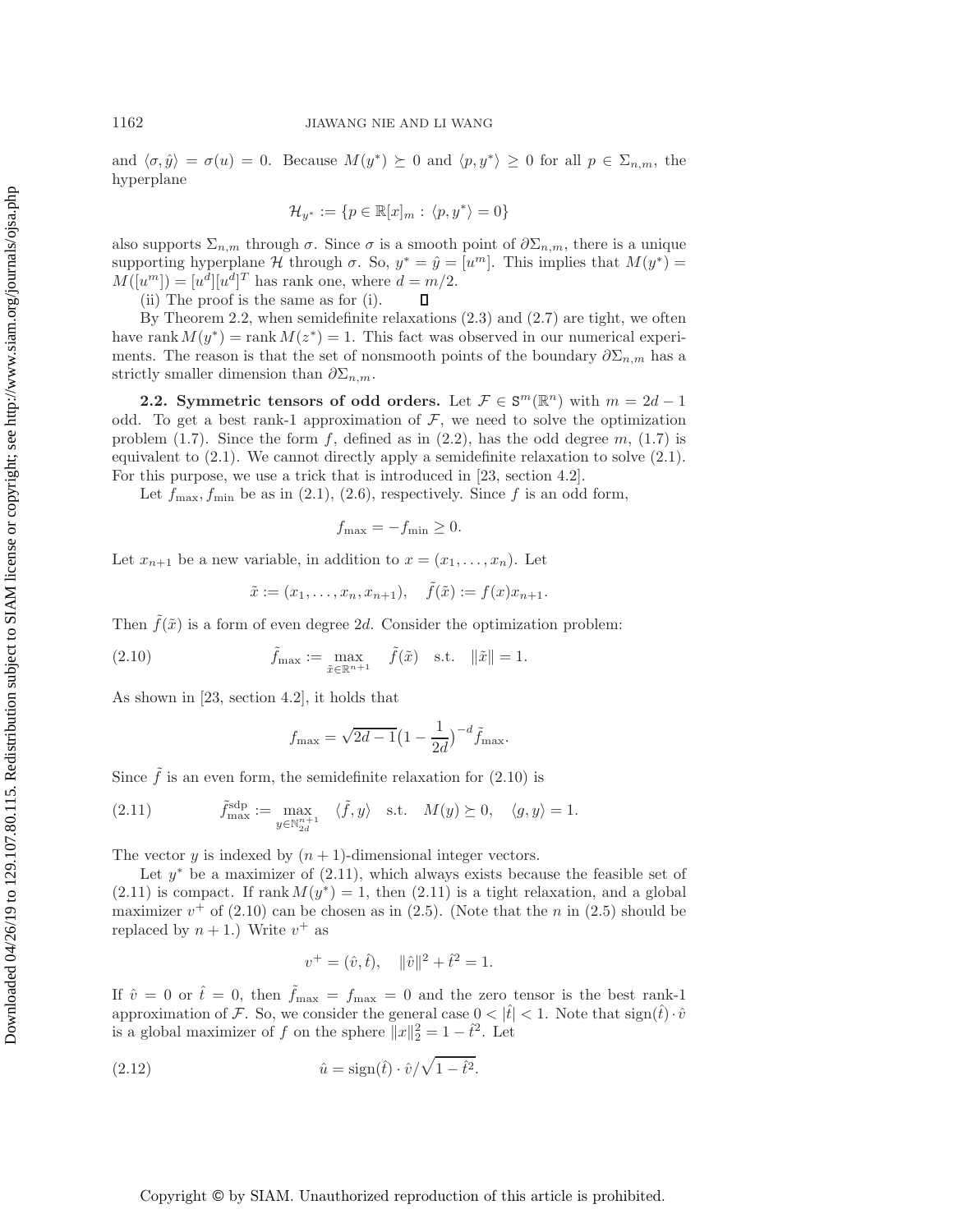Then  $\hat{u}$  is a global maximizer of f on  $\mathbb{S}^{n-1}$ . When rank  $M(y^*) > 1$ , the above  $\hat{u}$  might not be a global maximizer, but it can be used as an approximation for a maximizer. Combining the above, we get the following algorithm.

<span id="page-8-0"></span>Algorithm 2.3. *Rank-*1 *approximations for odd symmetric tensors.*

**Input:** *A symmetric tensor*  $\mathcal{F} \in \mathbb{S}^m(\mathbb{R}^n)$  *with an odd order*  $m = 2d - 1$ *.* **Output:** *A rank-1 symmetric tensor*  $\lambda \cdot u^{\otimes m}$  *with*  $\lambda \in \mathbb{R}$  *and*  $u \in \mathbb{S}^{n-1}$ *.* **Procedure:**

**Step 1.** *Solve the semidefinite relaxation*  $(2.11)$  *and get an optimizer*  $y^*$ *.* 

- **Step 2.** *Choose*  $v^+$  *as in* [\(2.5\)](#page-5-0) *and*  $\hat{u}$  *as in* [\(2.12\)](#page-7-2)*.* (The *n in* (2.5) *should be replaced*  $b\bar{v}$   $n + 1$ .
- **Step 3.** *If rank*  $M(y^*)=1$ , let  $u = \hat{u}$ ; otherwise, apply a nonlinear optimization *method to get a better solution* u *of*  $(2.1)$ *, by using*  $\hat{u}$  *as a starting point. Let*  $\lambda = f(u)$ *. Output*  $(\lambda, u)$ *.*

*Remark.* In Algorithm [2.3,](#page-8-0) if rank  $M(y^*) = 1$ , then the output  $\lambda \cdot u^{\otimes m}$  is a best rank-1 approximation of the tensor F. If rank  $M(y^*) > 1$ , then  $\lambda \cdot u^{\otimes m}$  is not necessarily the best. The approximation quality of the semidefinite relaxation [\(2.11\)](#page-7-1) is analyzed in [\[23,](#page-23-17) section [4\]](#page-22-0). In our numerical experiments, we often have rank  $M(y^*) = 1$ . A similar version of Theorem [2.2](#page-6-1) is true for Algorithm [2.3.](#page-8-0) We omit it for simplicity.

**2.3. Nonsymmetric tensors.** Let  $\mathcal{F} \in \mathbb{R}^{n_1 \times \cdots \times n_m}$  be a nonsymmetric tensor of order m. Let  $F(x^1, \ldots, x^m)$  be the multilinear form defined as in [\(1.4\)](#page-1-4). To get a best rank-1 approximation of  $\mathcal F$  is equivalent to solving the multilinear optimization problem [\(1.5\)](#page-1-2). Here we show how to solve it by using semidefinite relaxations.

Without loss of generality, assume  $n_m = \max_j n_j$ . Since  $F(x^1, \ldots, x^m)$  is linear in  $x^m$ , we can write it as

$$
F(x1,...,xm) = \sum_{j=1}^{n_m} (xm)_j F_j(x1,...,xm-1),
$$

where each  $F_j(x^1,\ldots,x^{m-1})$  is also a multilinear form. Let  $m' = m - 1$ , and

$$
F^{sq} := \sum_{j=1}^{n_m} F_j(x^1, \dots, x^{m'})^2.
$$

By the Cauchy–Schwartz inequality, it holds that

$$
|F(x^1, \dots, x^m)| \le F^{sq}(x^1, \dots, x^{m'})^{1/2} ||x^m||.
$$

The equality occurs in the above if and only if  $x^m$  is proportional to

<span id="page-8-1"></span>
$$
(F_1(x^1, ..., x^{m'}), ..., F_{n_m}(x^1, ..., x^{m'})).
$$

Therefore, [\(1.5\)](#page-1-2) is equivalent to

(2.13) 
$$
\begin{cases} F_{\max} : = \max_{x^1, ..., x^{m'}} , & F^{sq}(x^1, ..., x^{m'}) \\ \text{s.t.} & \|x^1\| = ... = \|x^{m'}\| = 1. \end{cases}
$$

Now we present the semidefinite relaxations for solving [\(2.13\)](#page-8-1). The outer product

$$
\mathcal{K}(x) := x^1 \otimes \cdots \otimes x^{m'}
$$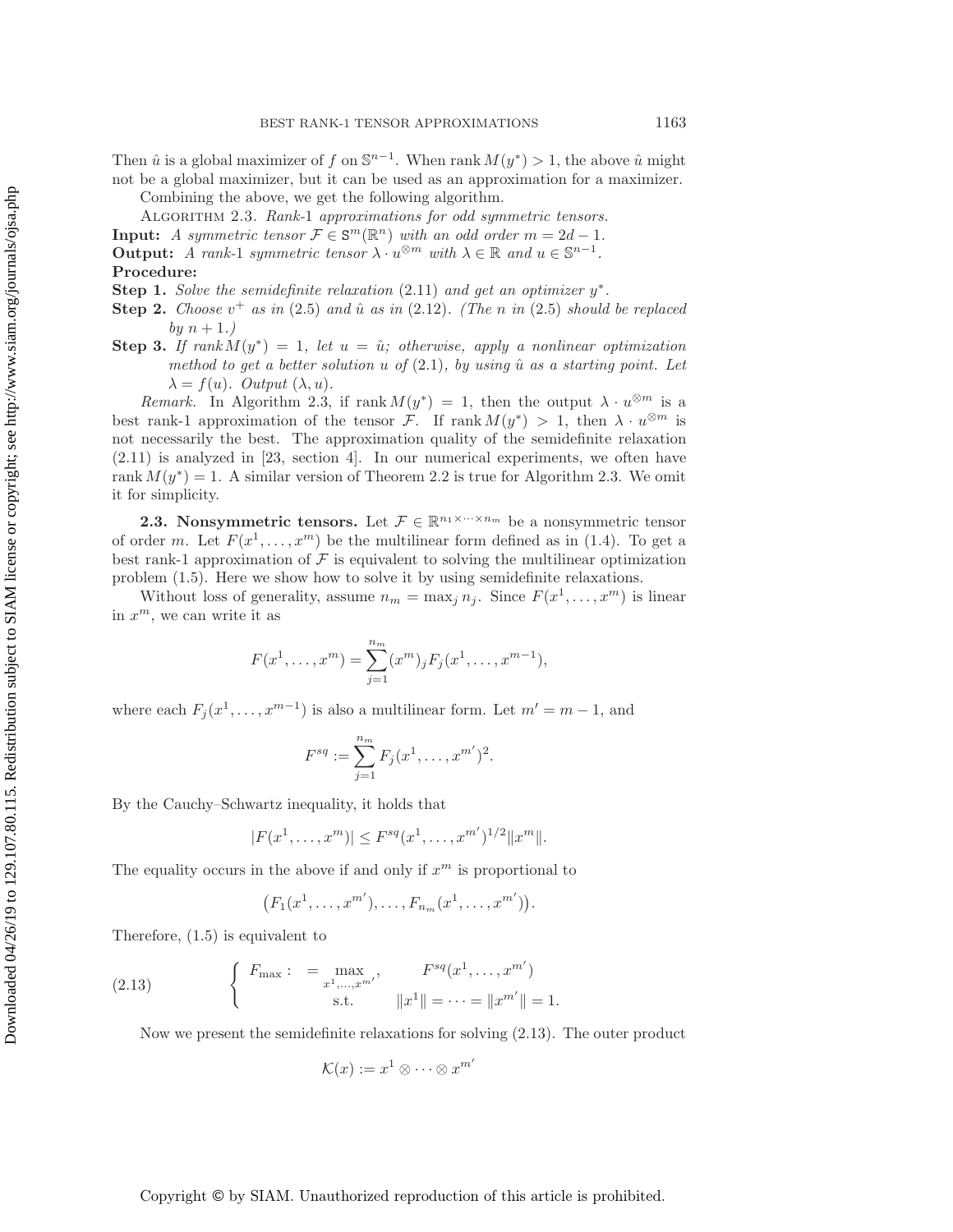is a vector of length  $n_1 \cdots n_{m'}$ . Denote

$$
\Omega := \{ (i,j) : i, j \in [n_1] \times \cdots \times [n_{m'}] \}.
$$

Expand the outer product of  $\mathcal{K}(x)$  as

$$
\mathcal{K}(x)\mathcal{K}(x)^{T} = \sum_{(i,j)\in\Omega} B_{i,j} (x^{1})_{i_{1}} (x^{1})_{j_{1}} \cdots (x^{m'})_{i_{m'}} (x^{m'})_{j_{m'}},
$$

where each  $B_{i,j}$  is a constant symmetric matrix. For  $w \in \mathbb{R}^{\Omega}$ , define

$$
K(w) := \sum_{(i,j)\in\Omega} B_{i,j} w_{i,j}.
$$

Clearly,  $K(w)$  is a linear pencil in  $w \in \mathbb{R}^{\Omega}$ . Write

$$
F^{sq} = \sum_{(i,j)\in\Omega} G_{i,j} (x^1)_{i_1} (x^1)_{j_1} \cdots (x^{m'})_{i_{m'}} (x^{m'})_{j_{m'}},
$$

$$
h := \|x^1\|^2 \cdots \|x^{m'}\|^2 = \sum_{(i,j) \in \Omega} h_{i,j} (x^1)_{i_1} (x^1)_{j_1} \cdots (x^{m'})_{i_{m'}} (x^{m'})_{j_{m'}}.
$$

For  $w \in \mathbb{R}^{\Omega}$ , we denote

<span id="page-9-0"></span>
$$
\langle F^{sq}, w \rangle := \sum_{(i,j) \in \Omega} G_{i,j} w_{i,j}, \qquad \langle h, w \rangle := \sum_{(i,j) \in \Omega} h_{i,j} w_{i,j}.
$$

A semidefinite relaxation of [\(2.13\)](#page-8-1) is

(2.14) 
$$
F_{\text{max}}^{\text{sdp}} := \max \langle F^{sq}, w \rangle \text{ s.t. } K(w) \succeq 0, \langle h, w \rangle = 1.
$$

Define  $\Sigma_{n_1,...,n_m}$  to be the cone as

$$
\Sigma_{n_1,\dots,n_{m'}} = \left\{ L \middle| \begin{array}{c} L = L_1^2 + \dots + L_k^2 \text{ where each } L_i \\ \text{is a multilinear form in } (x^1, \dots, x^{m'}) \end{array} \right\}.
$$

It can be shown that the dual problem of [\(2.14\)](#page-9-0) is

(2.15) 
$$
\min \quad \gamma \quad \text{s.t.} \quad \gamma h - F^{sq} \in \Sigma_{n_1, ..., n_{m'}}.
$$

Clearly, we always have  $F_{\text{max}}^{\text{sqp}} \geq F_{\text{max}}$ . When the equality occurs, we say that [\(2.14\)](#page-9-0) is a tight relaxation.

The feasible set of [\(2.14\)](#page-9-0) is compact, because

$$
\text{Trace}(K(w)) = \langle h, w \rangle = 1.
$$

Let w<sup>∗</sup> be a maximizer of [\(2.14\)](#page-9-0). Like for the case of symmetric tensors, if rank  $K(w^*)$  = 1, then [\(2.14\)](#page-9-0) is tight, and there exist vectors  $v^1, \ldots, v^{m'}$  of unit length such that  $w^* = (v^1(v^1)^T) \otimes \cdots \otimes (v^{m'}(v^{m'})^T)$  and  $(v^1, \ldots, v^{m'})$  is a maximizer of [\(2.13\)](#page-8-1). They can be constructed as follows. Let  $\ell \in [n_1] \times \cdots \times [n_{m'}]$  be the index such that

$$
w_{\ell,\ell}^* = \max_{(i,i) \in \Omega} w_{i,i}^*.
$$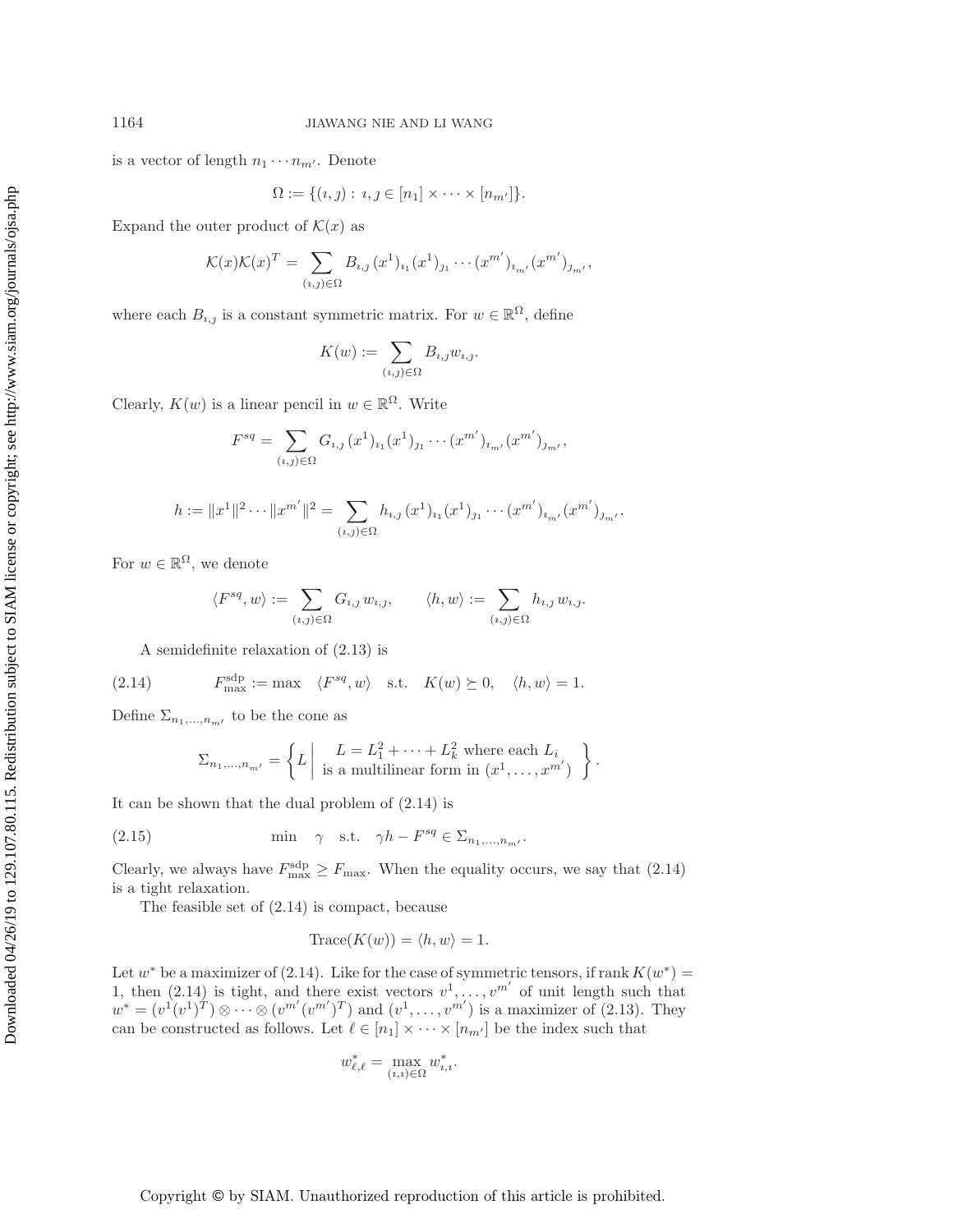<span id="page-10-1"></span>Then choose  $v^j$   $(j = 1, \ldots, m')$  as

(2.16) 
$$
\hat{v}^j = \left(w^*_{\hat{\ell}_1,\ell}, w^*_{\hat{\ell}_2,\ell}, \ldots, w^*_{\hat{\ell}_{n_j},\ell}\right), \qquad v^j = \hat{v}^j / \|\hat{v}^j\|,
$$

where  $\hat{\ell}_k = \ell + (k - \ell_j) \cdot e_j$  for each  $k \in [n_j]$ . When rank  $K(w^*) > 1$ , the tuple  $(v^1,\ldots,v^{m'})$  as in [\(2.16\)](#page-10-1) might not be a global maximizer of [\(2.13\)](#page-8-1). But it can be used as an approximation for a maximizer of [\(2.13\)](#page-8-1).

<span id="page-10-2"></span>Combining the above, we get the following algorithm.

Algorithm 2.4. *Rank-*1 *approximations for nonsymmetric tensors.*

**Input:** *A nonsymmetric tensor*  $\mathcal{F} \in \mathbb{R}^{n_1 \times \ldots \times n_m}$ .

**Output:** *A rank-1 tensor*  $\lambda \cdot (u^1 \otimes \cdots \otimes u^m)$  *with*  $\lambda \in \mathbb{R}$  *and each*  $u^j \in \mathbb{S}^{n_j-1}$ *.* **Procedure:**

**Step 1.** *Solve the semidefinite relaxation* [\(2.14\)](#page-9-0) *and get a maximizer* w∗*.* **Step 2.** *Choose*  $(v^1, \ldots, v^{m'})$  *as in* [\(2.16\)](#page-10-1)*. Then let* 

$$
\hat{v}^m := (F_1(v^1, \dots, v^{m'}), \dots, F_{n_m}(v^1, \dots, v^{m'})),
$$

*and*  $v^m := \hat{v}^m / ||\hat{v}^m||$ .

**Step 3.** *If rank*  $K(w^*) = 1$ *, let*  $u^i = v^i$  *for*  $i = 1, \ldots, m$ *; otherwise, apply a nonlinear optimization method to get a better solution*  $(u^1, \ldots, u^m)$  *of* [\(1.5\)](#page-1-2)*, by using*  $(v^1,\ldots,v^m)$  *as a starting point.* 

**Step 4.** Let  $\lambda = F(u^1, \ldots, u^m)$ , and output  $(\lambda, u^1, \ldots, u^m)$ .

*Remark.* In Algorithm [2.4,](#page-10-2) if rank  $K(w^*) = 1$ , then the output  $\lambda \cdot u^1 \otimes \cdots \otimes u^m$ is a best rank-1 approximation of F. If rank  $K(w^*) > 1$ , then  $\lambda \cdot u^1 \otimes \cdots \otimes u^m$  is not necessarily the best. The approximation quality of the semidefinite relaxation [\(2.14\)](#page-9-0) is analyzed in [\[23,](#page-23-17) section [3\]](#page-10-0).

We want to know when rank  $K(w^*) = 1$ . Clearly, for this to be true, the relaxation [\(2.14\)](#page-9-0) must be tight, i.e.,  $F_{\text{max}} = F_{\text{max}}^{\text{sqp}}$ . Like for the symmetric case, the reverse is also often true, as shown in the following theorem. Let  $\partial \Sigma_{n_1,\dots,n_m}$  be the boundary of the cone  $\Sigma_{n_1,...,n_{m'}}.$ 

THEOREM 2.5. Let  $F_{\text{max}}$ ,  $F_{\text{max}}^{\text{sdp}}$ ,  $w^*$  be as above. Suppose  $F_{\text{max}} = F_{\text{max}}^{\text{sdp}}$ . If  $F_{\text{max}}$ .  $h - F^{sq}$  *is a smooth point of*  $\partial \Sigma_{n_1,\dots,n_m'}$ , then rank  $K(w^*)=1$ .

*Proof.* This can be proved in the same way as for Theorem [2.2.](#page-6-1) Let  $(u^1, \ldots, u^{m'})$ be a global maximizer of [\(2.13\)](#page-8-1). Let  $\hat{w} \in \mathbb{R}^{\Omega}$  be the vector such that

$$
\hat{w}_{i,j} = (u^1)_{i_1} (u^1)_{j_1} \cdots (u^m)_{i_m} (u^m)_{j_m} \quad \forall (i,j) \in \Omega.
$$

The key point is the observation that  $\langle p, \hat{w} \rangle = 0$  defines a unique supporting hyperplane of  $\Sigma_{n_1,\dots,n_m}$ , through  $F_{\text{max}} \cdot h - F^{sq}$ , when it is a smooth point of the boundary  $\partial \Sigma_{n_1,\dots,n_m}$ . The proof proceeds as for Theorem 2.2.  $\partial \Sigma_{n_1,\dots,n_{m'}}$ . The proof proceeds as for Theorem [2.2.](#page-6-1)

<span id="page-10-0"></span>**3. Numerical experiments.** In this section, we report numerical experiments of using semidefinite relaxations to find best rank-1 tensor approximations. The computations are implemented in MATLAB 7.10 on a Dell Linux desktop with 8 GB memory and Intel 2.8 GHz CPU. In applications, the resulting semidefinite programs are often large scale. Interior point methods are not very suitable for solving such big semidefinite programs. We use the software SDPNAL [\[31\]](#page-24-6) by Zhao, Sun, and Toh, which is based on the Newton-CG augmented Lagrangian method [\[32\]](#page-24-4). In our computations, the default values of the parameters in SDPNAL are used. In Algorithms [2.1,](#page-6-0) [2.3,](#page-8-0) and [2.4,](#page-10-2) if the matrices  $M(y^*), M(z^*), K(w^*)$  do not have rank one, we apply the nonlinear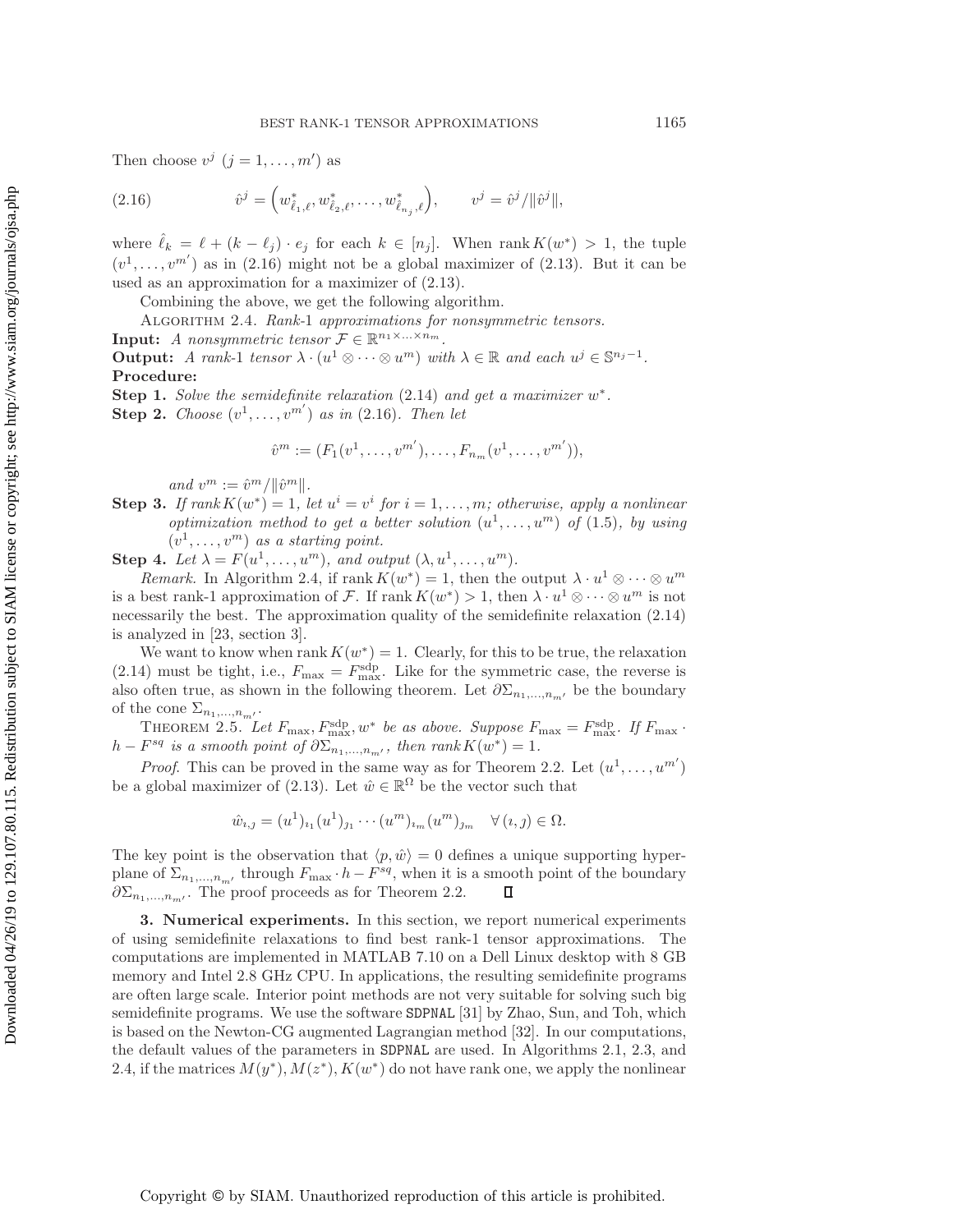program solver fmincon in the MATLAB Optimization Toolbox to improve the rank-1 approximations obtained from semidefinite relaxations. Our numerical experiments show that these algorithms are often able to get best rank-1 approximations and SDPNAL is efficient in solving such large-scale semidefinite relaxations.

We report the consumed computer time in the format  $\text{hr:mn:sc}$  with  $\text{hr}$  (resp., mn, sc) standing for the consumed hours (resp., minutes, seconds). In our presented tables, min (resp., med, max) stands for the minimum (resp., median, maximum) of quantities like time and errors.

In our computations, the rank of a matrix  $A$  is numerically measured as follows: if the singular values of A are  $\sigma_1 \geq \sigma_2 \geq \cdots \geq \sigma_t > 0$ , then rank (A) is set to be the smallest r such that  $\sigma_{r+1}/\sigma_r < 10^{-6}$ . In the display of our computational results, only four decimal digits are shown.

**3.1. Symmetric tensor examples.** In this subsection, we report numerical experiments for symmetric tensors. We apply Algorithm [2.1](#page-6-0) for even symmetric tensors, and we apply Algorithm [2.3](#page-8-0) for odd symmetric tensors. In Algorithm [2.1,](#page-6-0) if

(3.1) 
$$
\text{rank } M(y^*) = \text{rank } M(z^*) = 1,
$$

then the output tensor  $\lambda \cdot u^{\otimes m}$  is a best rank-1 approximation. If rank  $M(y^*) > 1$ or rank  $M(z^*) > 1$ ,  $\lambda \cdot u^{\otimes m}$  is not guaranteed to be a best rank-1 approximation. However, the quantity

<span id="page-11-1"></span><span id="page-11-0"></span>
$$
f_{\rm ubd} := \max\{|f_{\rm max}^{\rm sdp}|, |f_{\rm min}^{\rm sdp}|\}
$$

is always an upper bound of  $|f(x)|$  on  $\mathbb{S}^{n-1}$ . No matter whether [\(3.1\)](#page-11-0) holds, the error

(3.2) 
$$
\mathsf{aprxerr} := \left| |f(u)| - f_{\text{ubd}} \right| / \max\{1, f_{\text{ubd}}\}
$$

is a measure of the approximation quality of  $\lambda \cdot u^{\otimes m}$ . When Algorithm [2.3](#page-8-0) is applied for odd symmetric tensors,  $f_{ubd}$  and aprxerr are defined similarly. As in Qi [\[27\]](#page-24-7), we define the *best rank-1 approximation ratio* of a tensor  $\mathcal{F} \in \mathbb{S}^m(\mathbb{R}^n)$  as

(3.3) 
$$
\rho(\mathcal{F}) := \max_{\mathcal{X} \in \mathbb{S}^m(\mathbb{R}^n), \text{rank } \mathcal{X} = 1} \frac{|\langle \mathcal{F}, \mathcal{X} \rangle|}{\|\mathcal{F}\| \|\mathcal{X}\|}.
$$

If  $\lambda \cdot u^{\otimes m}$ , with  $||u|| = 1$  and  $\lambda = f(u)$ , is a best rank-1 approximation of F, then  $\rho(\mathcal{F}) = |\lambda|/||\mathcal{F}||$ . Estimates for  $\rho(\mathcal{F})$  are given in Qi [\[27\]](#page-24-7).

*Example* 3.1 (see [\[9,](#page-23-9) Example 2]). Consider the tensor  $\mathcal{F} \in S^3(\mathbb{R}^2)$  with entries

$$
\mathcal{F}_{111} = 1.5578, \quad \mathcal{F}_{222} = 1.1226, \quad \mathcal{F}_{112} = -2.4443, \quad \mathcal{F}_{221} = -1.0982.
$$

When Algorithm [2.3](#page-8-0) is applied, we get the rank-1 tensor  $\lambda \cdot u^{\otimes 3}$  with

$$
\lambda = 3.1155
$$
,  $u = (0.9264, -0.3764)$ .

It takes about 0.2 second. The computed matrix  $M(y^*)$  has rank one. So, we know  $\lambda \cdot u^{\otimes 3}$  is a best rank-1 approximation. The error  $\text{aprxerr} = 7.3e-9$ , the ratio  $\rho(\mathcal{F}) =$ 0.6203, the residual  $\|\mathcal{F} - \lambda \cdot u^{\otimes 3}\| = 3.9399$ , and  $\|\mathcal{F}\| = 5.0228$ .

*Example* 3.2 (see [\[16,](#page-23-18) Example 3.6], [\[35,](#page-24-2) Example 4.2]). Consider the tensor  $\mathcal{F} \in \mathbb{S}^3(\mathbb{R}^3)$  with entries

$$
\mathcal{F}_{111} = -0.1281, \mathcal{F}_{112} = 0.0516, \mathcal{F}_{113} = -0.0954, \mathcal{F}_{122} = -0.1958, \mathcal{F}_{123} = -0.1790, \n\mathcal{F}_{133} = -0.2676, \mathcal{F}_{222} = 0.3251, \mathcal{F}_{223} = 0.2513, \mathcal{F}_{233} = 0.1773, \mathcal{F}_{333} = 0.0338.
$$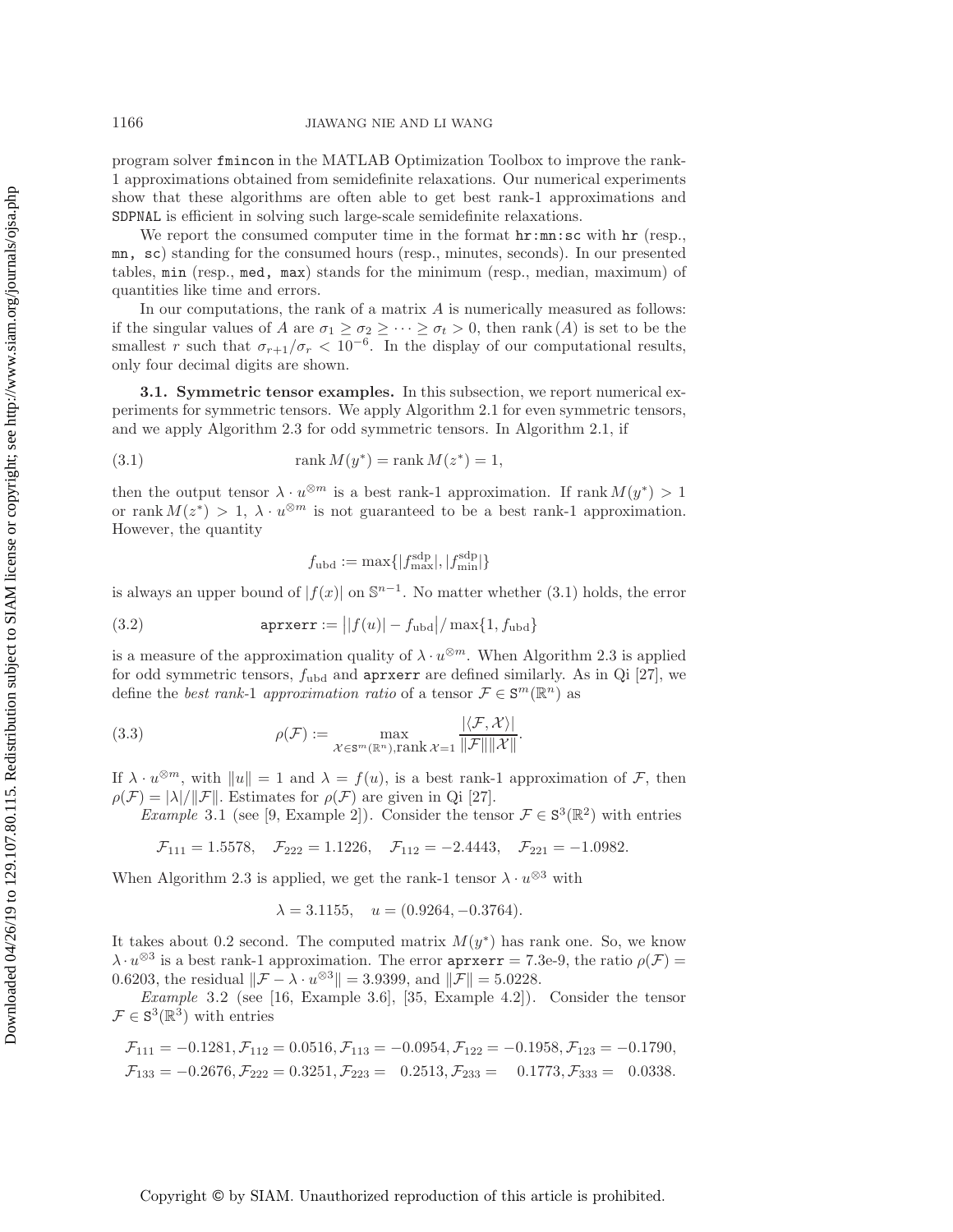When Algorithm [2.3](#page-8-0) is applied, we get the rank-1 tensor  $\lambda \cdot u^{\otimes 3}$  with

$$
\lambda = 0.8730
$$
,  $u = (-0.3921, 0.7249, 0.5664)$ .

It takes about 0.2 second. The computed matrix  $M(y^*)$  has rank one, so  $\lambda \cdot u^{\otimes 3}$  is a best rank-1 approximation. The error  $aprxerr=1.2e-7$ , the ratio  $\rho(\mathcal{F})=0.8890$ , the residual  $\|\mathcal{F} - \lambda \cdot u^{\otimes 3}\| = 0.4498$ , and  $\|\mathcal{F}\| = 0.9820$ .

*Example* 3.3 (see [\[27,](#page-24-7) Example 2]). Consider the tensor  $\mathcal{F} \in S^3(\mathbb{R}^3)$  with entries

$$
\mathcal{F}_{111} = 0.0517, \mathcal{F}_{112} = 0.3579, \mathcal{F}_{113} = 0.5298, \mathcal{F}_{122} = 0.7544, \mathcal{F}_{123} = 0.2156, \n\mathcal{F}_{133} = 0.3612, \mathcal{F}_{222} = 0.3943, \mathcal{F}_{223} = 0.0146, \mathcal{F}_{233} = 0.6718, \mathcal{F}_{333} = 0.9723.
$$

When Algorithm [2.3](#page-8-0) is applied, we get the rank-1 tensor  $\lambda \cdot u^{\otimes 3}$  with

$$
\lambda = 2.1110, \quad u = (0.5204, 0.5113, 0.6839).
$$

It takes about 0.2 second. Since the computed matrix  $M(y^*)$  has rank one,  $\lambda \cdot u^{\otimes 3}$ is a best rank-1 approximation. The error  $\text{aprxerr}=6.9e-8$ , the ratio  $\rho(\mathcal{F})=0.8574$ , the residual  $\|\mathcal{F} - \lambda \cdot u^{\otimes 3}\| = 1.2672$ , and  $\|\mathcal{F}\| = 2.4621$ .

*Example* 3.4 (see [\[16,](#page-23-18) Example 3.5], [\[35,](#page-24-2) Example 4.1]). Consider the tensor  $\mathcal{F} \in \mathbb{S}^4(\mathbb{R}^3)$  with entries

 $\mathcal{F}_{1111} = 0.2883, \ \mathcal{F}_{1112} = -0.0031, \mathcal{F}_{1113} = 0.1973, \mathcal{F}_{1122} = -0.2485, \mathcal{F}_{1123} = -0.2939,$  $\mathcal{F}_{1133} = 0.3847, \ \mathcal{F}_{1222} = 0.2972, \mathcal{F}_{1223} = 0.1862, \mathcal{F}_{1233} = 0.0919, \mathcal{F}_{1333} = -0.3619,$  $\mathcal{F}_{2222} = 0.1241, \ \mathcal{F}_{2223} = -0.3420, \ \mathcal{F}_{2233} = 0.2127, \ \mathcal{F}_{2333} = 0.2727, \mathcal{F}_{3333} = -0.3054.$ 

Applying Algorithm [2.1,](#page-6-0) we get  $\lambda^+ \cdot (u^+)^{\otimes m}$  and  $\lambda^- \cdot (u^-)^{\otimes m}$  with

 $\lambda^+ = 0.8893$ ,  $u^+ = (-0.6672, -0.2470, 0.7027)$ ,

$$
\lambda^- = -1.0954
$$
,  $u^- = (-0.5915, 0.7467, 0.3043)$ .

It takes about 0.3 second. Since  $|\lambda^+| < |\lambda^-|$ , the output rank-1 tensor is  $\lambda \cdot u^{\otimes 4}$  with  $\lambda = \lambda^-, u = u^-$ . The computed matrices  $M(y^*), M(z^*)$  both have rank one, so  $\lambda \cdot u^{\otimes 4}$ is a best rank-1 approximation. The error  $\text{aprxerr}=2.8e-7$ , the ratio  $\rho(\mathcal{F})=0.4863$ , the residual  $\|\mathcal{F} - \lambda \cdot u^{\otimes 4}\| = 1.9683$ , and  $\|\mathcal{F}\| = 2.2525$ .

<span id="page-12-0"></span>*Example* 3.5. Consider the tensor  $\mathcal{F} \in \mathbb{S}^3(\mathbb{R}^n)$  with entries

$$
(\mathcal{F})_{i_1,i_2,i_3} = \frac{(-1)^{i_1}}{i_1} + \frac{(-1)^{i_2}}{i_2} + \frac{(-1)^{i_3}}{i_3}.
$$

For  $n = 5$ , we apply Algorithm [2.3](#page-8-0) and get the rank-1 tensor  $\lambda \cdot u^{\otimes 3}$  with

$$
\lambda = 9.9779
$$
,  $u = -(0.7313, 0.1375, 0.4674, 0.2365, 0.4146)$ .

It takes about 0.3 second. The error aprxerr=1.4e-7. Since the computed matrix  $M(y^*)$  has rank one, we know  $\lambda \cdot u^{\otimes 3}$  is a best rank-1 approximation. The ratio  $\rho(\mathcal{F})=0.8813$ , the residual  $\|\mathcal{F} - \lambda \cdot u^{\otimes 3}\| = 5.3498$ , and  $\|\mathcal{F}\| = 11.3216$ .

For a range of values of n from 10 to 55, we apply Algorithm [2.3](#page-8-0) to find rank-1 approximations. All the computed matrices  $M(y^*)$  have rank one, so we get best rank-1 approximations for all of them. The computational results are listed in Table [1.](#page-13-0) For  $n = 5, 10, 15, 20, 25, 30,$  Algorithm [2.3](#page-8-0) takes less than 1 minute; for  $n = 35, 40, 45,$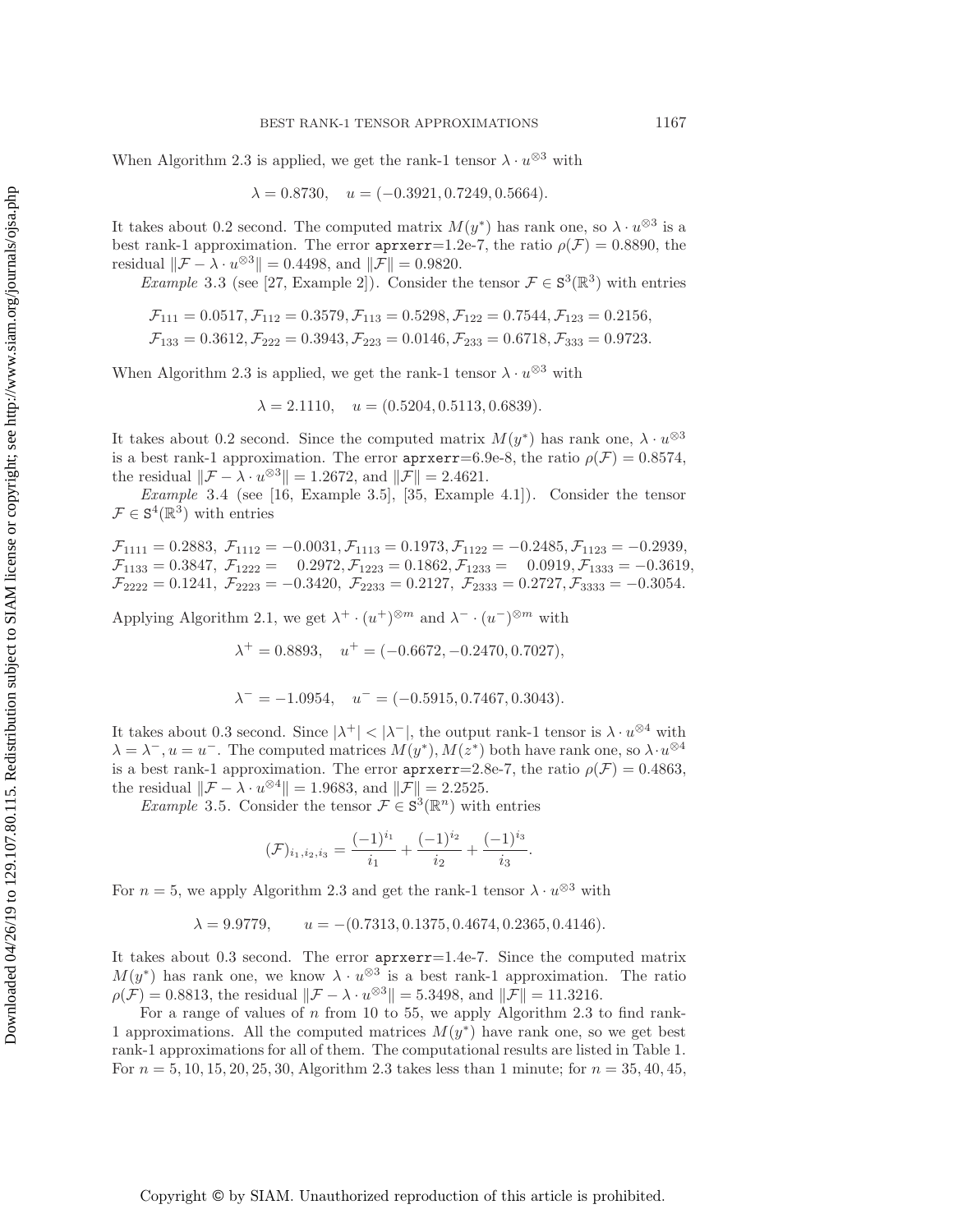<span id="page-13-0"></span>

|                                        | TABLE 1 |  |  |
|----------------------------------------|---------|--|--|
| Computational results for Example 3.5. |         |  |  |

| $\eta$ | Time    |       | aprxerr  | $\rho(\mathcal{F}_n)$ | $\boldsymbol{n}$ | Time    |       | aprxerr  | $\rho(\mathcal{F}_n)$ |
|--------|---------|-------|----------|-----------------------|------------------|---------|-------|----------|-----------------------|
| 10     | 0:00:02 | 17.80 | $3.5e-9$ | 0.80                  | 15               | 0:00:03 | 26.48 | $5.9e-8$ | 0.79                  |
| 20     | 0:00:06 | 34.16 | $9.8e-8$ | 0.77                  | 25               | 0:00:11 | 42.51 | 1.8e-7   | 0.77                  |
| 30     | 0:00:30 | 50.14 | $2.5e-8$ | 0.75                  | 35               | 0:01:02 | 58.33 | $5.1e-7$ | 0.75                  |
| 40     | 0:04:05 | 65.93 | $1.8e-8$ | 0.74                  | 45               | 0:12:07 | 74.02 | $2.5e-8$ | 0.74                  |
| 50     | 0:32:45 | 81.59 | $7.7e-8$ | 0.73                  | 55               | 0:42:00 | 89.62 | $9.2e-8$ | 0.73                  |

<span id="page-13-2"></span>Table 2 *Computational results for Example* [3.6](#page-13-1)*.*

| $\eta$         | Time    |              | aprxerr   | $\rho(\mathcal{F}% _{F}^{\ast}\mathcal{A})(\theta)=\rho(\mathcal{F}_{F}^{\ast}\mathcal{A})(\theta)$ | $\boldsymbol{n}$ | Time    |              | aprxerr  | $\rho(\mathcal{F})$ |
|----------------|---------|--------------|-----------|-----------------------------------------------------------------------------------------------------|------------------|---------|--------------|----------|---------------------|
| $\overline{5}$ | 0:00:01 | $2.357e + 1$ | $1.4e-7$  | 0.81                                                                                                | 10               | 0:00:02 | $7.707e + 1$ | $4.8e-9$ | 0.73                |
| 15             | 0:00:05 | $1.651e + 2$ | $2.3e-10$ | 0.71                                                                                                | 20               | 0:00:09 | $2.830e + 2$ | $2.1e-7$ | 0.69                |
| 25             | 0:00:18 | $4.353e + 2$ | $5.5e-8$  | 0.68                                                                                                | 30               | 0:00:22 | $6.175e + 2$ | $2.9e-9$ | 0.68                |
| 35             | 0:01:37 | $8.342e + 2$ | $9.5e-10$ | 0.67                                                                                                | 40               | 0:04:41 | $1.081e + 3$ | $1.3e-7$ | 0.67                |
| 45             | 0:09:07 | $1.362e + 3$ | $3.7e-9$  | 0.67                                                                                                | 50               | 0:23:32 | $1.673e + 3$ | $1.7e-8$ | 0.67                |
| 55             | 0:45:48 | $2.018e + 3$ | $3.1e-8$  | 0.67                                                                                                | 60               | 1:04:26 | $2.393e + 3$ | $1.0e-7$ | 0.66                |

it takes a couple of minutes; for  $n = 50, 55$ , it takes about half an hour. The errors aprxerr are all very tiny. The best rank-1 approximation ratios are around threequarters.

<span id="page-13-1"></span>*Example* 3.6. Consider the tensor  $\mathcal{F} \in S^4(\mathbb{R}^n)$  given as

$$
(\mathcal{F})_{i_1,\dots,i_4} = \arctan\left((-1)^{i_1}\frac{i_1}{n}\right) + \dots + \arctan\left((-1)^{i_4}\frac{i_4}{n}\right).
$$

For  $n = 5$ , applying Algorithm [2.1,](#page-6-0) we get two rank-1 tensors  $\lambda^+ \cdot (u^+)^{\otimes m}$  and  $\lambda^{-} \cdot (u^{-})^{\otimes m}$  with

$$
\lambda^+ = 13.0779
$$
,  $u^+ = (0.3174, 0.5881, 0.1566, 0.7260, 0.0418)$ ,  
\n $\lambda^- = -23.5740$ ,  $u^- = (0.4403, 0.2382, 0.5602, 0.1354, 0.6459)$ .

It takes about 0.6 second. Since  $|\lambda^+| < |\lambda^-|$ , the output rank-1 tensor is  $\lambda \cdot u^{\otimes 4}$ with  $\lambda = -23.5740$  and  $u = u^{-}$ . The error aprxerr=1.4e-7. The computed matrices  $M(y^*), M(z^*)$  both have rank one, so  $\lambda \cdot u^{\otimes 4}$  is a best rank-1 approximation. The ratio  $\rho(\mathcal{F})=0.8135$ , the residual  $\|\mathcal{F} - \lambda \cdot u^{\otimes 4}\| = 16.8501$ , and  $\|\mathcal{F}\| = 28.9769$ .

For a range of values of  $n$  from 5 to 60, we apply Algorithm [2.1](#page-6-0) to find rank-1 approximations. The computational results are listed in Table [2.](#page-13-2) All the computed matrices  $M(y^*), M(z^*)$  have rank one, so we get best rank-1 approximations for all of them. For  $n = 5, 10, 15, 20, 25, 30$ , Algorithm [2.1](#page-6-0) takes less than 1 minute; for  $n = 35, 40, 45, 50, 55$ , it takes less than 1 hour, and for  $n = 60$ , it takes around 1 hour. The errors aprxerr are all very tiny. The best rank-1 approximation ratios are near two-thirds.

<span id="page-13-3"></span>*Example* 3.7. Consider the tensor  $\mathcal{F} \in \mathbb{S}^5(\mathbb{R}^n)$  given as

$$
(\mathcal{F})_{i_1,\cdots,i_5}=(-1)^{i_1}\ln(i_1)+\cdots+(-1)^{i_5}\ln(i_5).
$$

For  $n = 5$ , we apply Algorithm [2.3](#page-8-0) and get the rank-1 tensor  $\lambda \cdot u^{\otimes 5}$  with

 $\lambda = 110.0083,$   $u = -(0.3900, 0.2785, 0.5668, 0.1669, 0.6490).$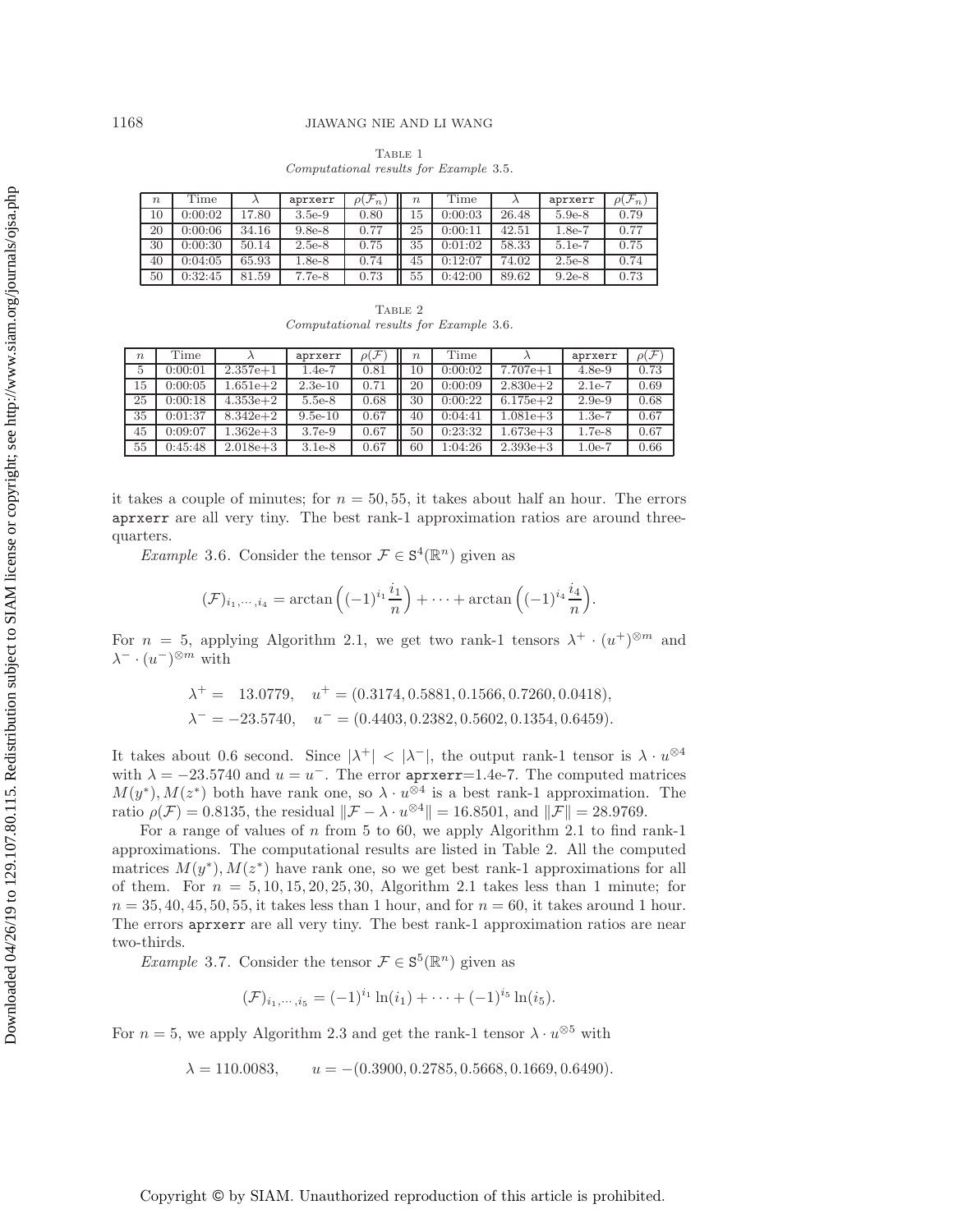<span id="page-14-0"></span>Table 3 *Computational results for Example* [3.7](#page-13-3)*.*

| $\boldsymbol{n}$ | Time    |              | aprxerr  | $\rho(\mathcal{F})$ | $\boldsymbol{n}$ | Time    |              | aprxerr  | $\rho(\mathcal{F})$ |
|------------------|---------|--------------|----------|---------------------|------------------|---------|--------------|----------|---------------------|
| $\overline{5}$   | 0:00:01 | $1.100e + 2$ | $1.2e-7$ | 0.77                | 13               | 0:00:17 | $1.790e + 3$ | $1.2e-6$ | 0.69                |
| 6                | 0:00:02 | $2.096e + 2$ | $2.6e-7$ | 0.81                | 14               | 0:00:29 | $2.283e + 3$ | $1.1e-6$ | 0.71                |
| 7                | 0:00:03 | $2.975e + 2$ | $5.5e-8$ | 0.74                | 15               | 0:01:18 | $2.697e + 3$ | $1.5e-8$ | 0.69                |
| 8                | 0:00:06 | $4.706e + 2$ | $6.7e-8$ | 0.77                | 16               | 0:02:12 | $3.327e + 3$ | $8.2e-7$ | 0.70                |
| 9                | 0:00:10 | $6.192e+2$   | $1.4e-7$ | 0.72                | 17               | 0:02:47 | $3.854e + 3$ | $4.9e-7$ | 0.68                |
| 10               | 0:00:22 | $8.833e + 2$ | $1.8e-8$ | 0.74                | 18               | 0:07:54 | $4.637e + 3$ | $1.4e-7$ | 0.69                |
| 11               | 0:00:23 | $1.107e + 3$ | $2.4e-7$ | 0.70                | 19               | 0:12:46 | $5.289e + 3$ | $7.2e-7$ | 0.68                |
| 12               | 0:00:13 | $1.478e + 3$ | $3.8e-7$ | 0.72                | 20               | 0:22:30 | $6.237e + 3$ | $2.6e-7$ | 0.69                |

It takes about 0.5 second. The computed matrix  $M(y^*)$  has rank one, so  $\lambda \cdot u^{\otimes 5}$  is a best rank-1 approximation. The error  $\texttt{aprxerr}=3.0e-7$ . The ratio  $\rho(\mathcal{F})=0.7709$ , the residual  $\|\mathcal{F} - \lambda \cdot u^{\otimes 5}\| = 90.8818$  and  $\|\mathcal{F}\| = 142.6931$ .

For a range of values of n from 5 to 20, we apply Algorithm [2.3](#page-8-0) to find rank-1 approximations. The computational results are shown in Table [3.](#page-14-0) All the computed matrices  $M(y^*)$  have rank one, so we get best rank-1 approximations for all of them. The errors apring are all tiny. The best rank-1 approximation ratios  $\rho(\mathcal{F})$  are close to 0.70. Algorithm [2.3](#page-8-0) takes from a few seconds to a couple of minutes to get best rank-1 approximations.

*Example* 3.8. Consider the tensor  $\mathcal{F} \in \mathbf{S}^6(\mathbb{R}^3)$  with

$$
\mathcal{F}_{111111} = 2, \mathcal{F}_{111122} = 1/3, \mathcal{F}_{111133} = 2/5, \mathcal{F}_{112222} = 1/3, \mathcal{F}_{112233} = 1/6, \mathcal{F}_{113333} = 2/5, \mathcal{F}_{222222} = 2, \mathcal{F}_{222233} = 2/5, \mathcal{F}_{223333} = 2/5, \mathcal{F}_{333333} = 1,
$$

and  $\mathcal{F}_{i_1,...,i_6} = 0$  if  $(i_1,...,i_6)$  is not a permutation of an index in the above. We can verify that

$$
f(x) = 2||x||^{6} - M(x),
$$

where  $M(x) = x_1^4x_2^2 + x_1^2x_2^4 + x_3^6 - 3x_1^2x_2^2x_3^2$  is the Motzkin polynomial, which is nonnegative everywhere but not SOS (cf. [\[28\]](#page-24-5)). Since  $0 \leq M(x) \leq ||x||^6$ , we can show that  $f_{\text{max}} = 2$ ,  $f_{\text{min}} = 1$ . Applying Algorithm [2.1,](#page-6-0) we get

$$
f_{\text{max}}^{\text{sdp}} = 2.0046
$$
,  $v^+ = (0, 1, 0)$ ,  $f(v^+) = 2$ ,  
\n $f_{\text{min}}^{\text{sdp}} = 1.0000$ ,  $v^- = (0, 0, 1)$ ,  $f(v^-) = 1$ .

The matrix  $M(z^*)$  has rank one, so  $\lambda^- = f(v^-)$  and  $u^- = v^-$ . The matrix  $M(y^*)$ has rank 7, which is bigger than one, so we apply finition to improve  $v^+$  but get the same point  $u^+ = v^+$ ; let  $\lambda^+ = f(u^+)$ . Since  $|\lambda^-| < |\lambda^+|$ , the output rank-1 tensor is  $\lambda \cdot u^{\otimes 6}$  with

<span id="page-14-2"></span>
$$
\lambda = 2.0000,
$$
  $u = (0, 1, 0).$ 

Since  $f_{\text{max}} = \lambda = f(u)$ , we know  $\lambda \cdot u^{\otimes 6}$  is a best rank-1 approximation by Theorem [1.1.](#page-1-3) The best rank-1 approximation ratio  $\rho(\mathcal{F})=0.4046$ .

<span id="page-14-1"></span>*Example* 3.9 (random examples). We explore the performance of Algorithms [2.1](#page-6-0) and [2.3](#page-8-0) for finding best rank-1 approximations for randomly generated symmetric tensors. We generate  $\mathcal{F} \in \mathbb{S}^m(\mathbb{R}^n)$  with each entry being a random variable obeying Gaussian distribution (by randn in MATLAB). For each generated  $\mathcal{F}$ , the semidefinite relaxations [\(2.3\)](#page-4-1), [\(2.7\)](#page-5-2), and [\(2.11\)](#page-7-1) can be expressed in the standard dual form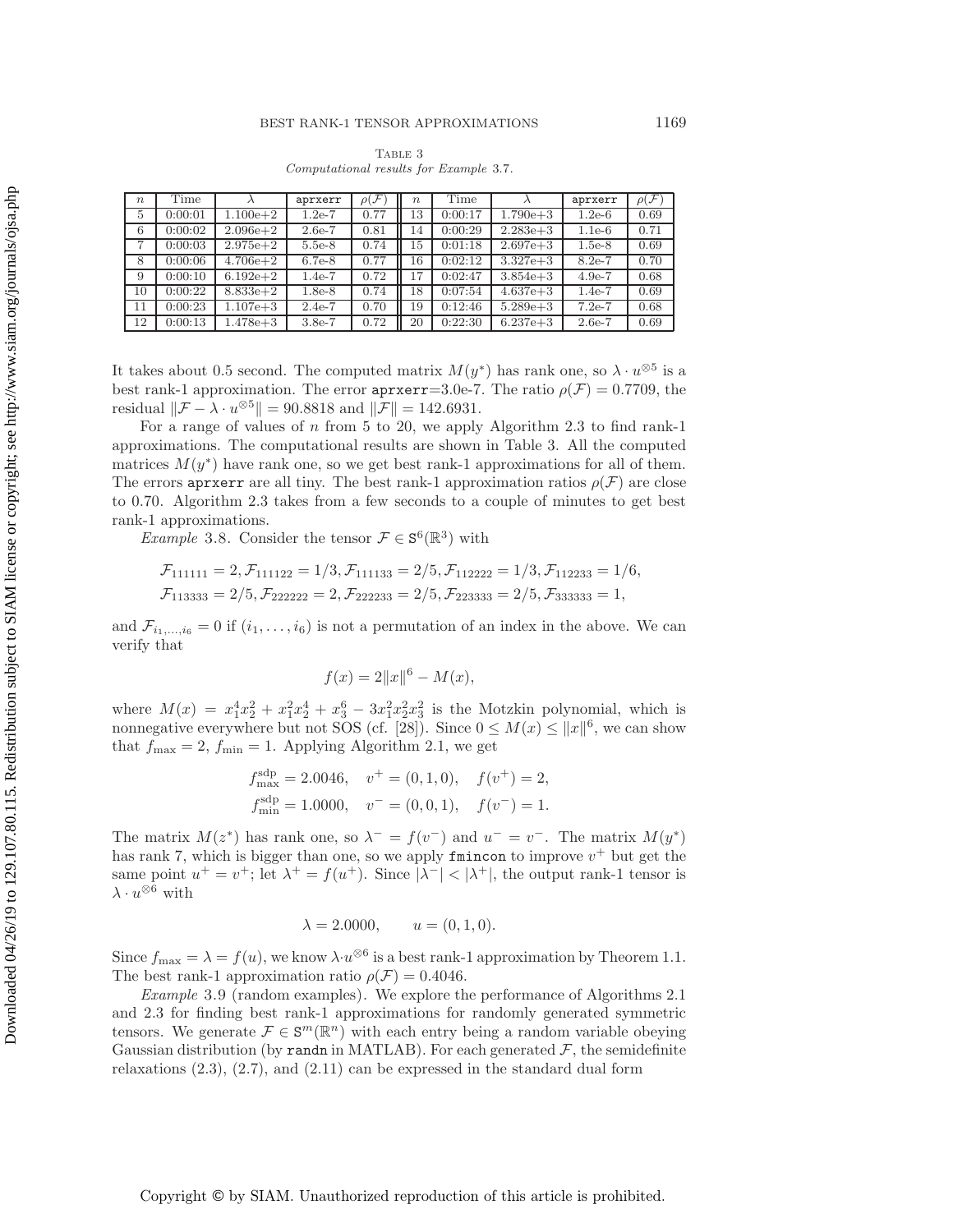#### TABLE 4

<span id="page-15-0"></span>*Computational results in Example* [3.9](#page-14-1)*. Here,* m *is the tensor order,* n *is the tensor dimension,* N *is the length of matrices, and* M *is the number of variables in the semidefinite relaxations.*

| (n, m)  | (N,M)          | Time    | (min, med, max) |         | $aprxerr$ (min, med, max)             |
|---------|----------------|---------|-----------------|---------|---------------------------------------|
| (10.3)  | (66, 1000)     | 0:00:01 | 0:00:01         | 0:00:03 | $(7.9e-9, 4.5e-8, 2.9e-6)$            |
| (20.3)  | (231, 10625)   | 0:00:03 | 0:00:08         | 0:00:13 | $(2.4e-9, 3.6e-7, 4.\overline{3e-6})$ |
| (30.3)  | (496, 46375)   | 0:01:14 | 0:01:29         | 0:02:01 | $(9.1e-9, 7.4e-7, 1.4e-5)$            |
| (40.3)  | (861, 135750)  | 0:06:32 | 0:10:04         | 0:13:09 | $(1.3e-9, 4.6e-6, 2.3e-3)$            |
| (50.3)  | 1326,316250)   | 0:12:39 | 0:13:34         | 0:14:01 | $(3.2e-9, 1.3e-6, 2.0e-3)$            |
| (15,4)  | (120, 3060)    | 0:00:01 | 0:00:03         | 0:00:04 | $(4.0e-9, 1.1e-7, 1.3e-6)$            |
| (20,4)  | (210, 8854)    | 0:00:52 | 0:01:09         | 0:01:25 | $(1.2e-8, 1.8e-7, 6.3e-3)$            |
| (25, 4) | (325, 20475)   | 0:00:30 | 0:00:35         | 0:00:56 | $(4.7e-9, 1.3e-7, 1.0e-5)$            |
| (30.4)  | (465, 40919)   | 0:06:03 | 0:07:36         | 0:09:31 | $(1.2e-8, 1.1e-6, 9.6e-4)$            |
| (35,4)  | (630, 73815)   | 0:02:46 | 0:04:57         | 0:06:54 | $(4.1e-8, 1.6e-7, 7.4e-3)$            |
| (10,5)  | (286, 8007)    | 0:00:08 | 0:00:14         | 0:00:17 | $(4.3e-8, 4.1e-7, 4.1e-6)$            |
| (15.5)  | (816,54263)    | 0:03:46 | 0:03:58         | 0:07:24 | $(4.4e-8, 2.5e-6, 1.1e-3)$            |
| (20,5)  | (1771, 230229) | 0:28:14 | 0:30:30         | 0:43:27 | $(4.7e-7, 3.7e-6, 5.7e-6)$            |
| (10,6)  | (220,5004)     | 0:00:11 | 0:00:14         | 0:00:20 | $(1.3e-7, 6.4e-7, 3.5e-2)$            |
| (15,6)  | (680, 38759)   | 0:03:14 | 0:04:19         | 0:04:53 | $(4.8e-8, 2.5e-3, 4.9e-2)$            |
| (20.6)  | (1540, 177099) | 0:39:28 | 0:45:39         | 0:54:59 | $(2.8e-8, 6.6e-5, 1.0e-2)$            |

(3.4) 
$$
\begin{cases} \max \quad b_1 \mu_1 + \dots + b_M \mu_M \\ \text{s.t.} \quad F_0 - \sum_{i=1}^M \mu_i F_i \succeq 0, \end{cases}
$$

where  $F_i$  are constant symmetric matrices (cf. [\[30\]](#page-24-8)). In [\(3.4\)](#page-14-2), let N be the length of matrices  $F_i$ , and M be the number of variables. For pairs  $(n, m)$ , if the semidefinite relaxation matrix length  $N < 1000$ , we test 50 instances of  $\mathcal F$  randomly; otherwise if  $N > 1000$ , we test 10 instances of F randomly. For a range of values of  $(n, m)$ , the computational results are shown in Table [4.](#page-15-0)

From Table [4,](#page-15-0) we can observe that Algorithms [2.1](#page-6-0) and [2.3](#page-8-0) generally produce accurate best rank-1 approximations in a short time. For some very big problems, like 3-tensors of dimension 40, or 4-tensors of dimension 35, we are able to get accurate best rank-1 approximations within a reasonable time. For most instances, we are able to get best rank-1 approximations, because the computed matrices  $M(y^*), M(z^*)$  have rank one. For a few instances, their ranks are bigger than one, and the errors aprxerr are a bit relatively large, like in the order of  $10^{-3}$  or  $10^{-2}$ . This is probably because the semidefinite relaxations are not very tight.

<span id="page-15-1"></span>*Example* 3.10. Here we explore the performance of SHOPM in Kofidis and Regalia [\[14,](#page-23-11) Algorithm 2], which is widely used in getting rank-1 approximations for symmetric tensors. SHOPM can be easily implemented. Generally, SHOPM generates a sequence of rank-1 tensors  $\mu_k(v^k)^{\otimes m}$  with each  $||v^k|| = 1$  and  $\mu_k = f(v^k)$ . It is usually hard to check whether  $\mu_k(v^k)^{\otimes m}$  converges to a best rank-1 approximation. Since semidefinite relaxations often get best rank-1 approximations, we can use them to check convergence of SHOPM. We write a straightforward MATLAB code to implement SHOPM and use the truncated HOSVD to generate starting points (cf. [\[9\]](#page-23-9)), which is commonly used in applications. We terminate iterations of SHOPM if either  $|\mu_{k+1} - \mu_k| < 10^{-8}$  or it runs over 1000 iterations. The tensor  $\mathcal{F} \in \mathbb{S}^m(\mathbb{R}^n)$  we used is given as

$$
(\mathcal{F})_{i_1,\cdots,i_m}=\sin(i_1+\cdots+i_m).
$$

Let  $\lambda \cdot u^{\otimes m}$  be the rank-1 approximation generated by Algorithm [2.1](#page-6-0) (for even or-ders) or Algorithm [2.3](#page-8-0) (for odd orders), and let  $\mu \cdot v^{\otimes m}$  be the rank-1 approximation generated by SHOPM. Their qualities are measured by the residuals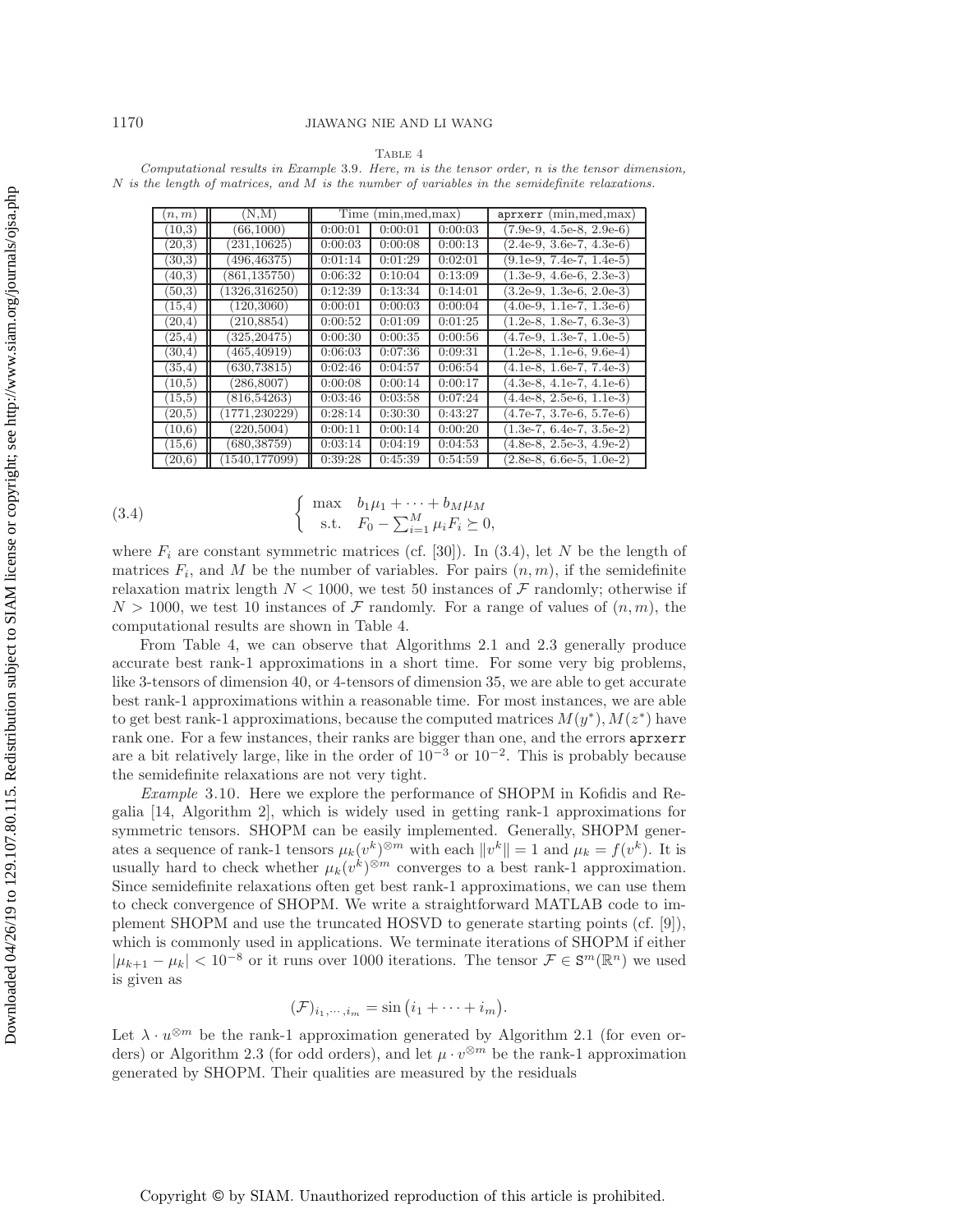<span id="page-16-0"></span>TABLE 5 *Computational results for Example* [3.10](#page-15-1) *with*  $m = 3$ *.* 

| $\boldsymbol{n}$ | $\lambda$ | $ \mu $ | $RES_{\text{sdp}}$ | RES <sub>shopm</sub> |
|------------------|-----------|---------|--------------------|----------------------|
| 10               | 12.12     | 3.01    | 18.79              | 22.16                |
| 15               | 22.07     | 13.74   | 34.65              | 38.72                |
| 20               | 32.98     | 26.99   | 53.96              | 57.19                |
| 25               | 44.46     | 33.33   | 76.39              | 81.86                |
| 30               | 61.23     | 13.03   | 98.75              | 115.46               |
| 35               | 74.68     | 74.68   | 125.94             | 125.94               |
| 40               | 92.39     | 53.88   | 153.18             | 170.58               |

TABLE 6 *Computational results for Example* [3.10](#page-15-1) *with* m = 4*.*

<span id="page-16-1"></span>

| n  |        | $\mu$  | $RES_{\text{sdp}}$ | RES <sub>shopm</sub> |
|----|--------|--------|--------------------|----------------------|
| 10 | 27.27  | 1.18   | 65.25              | 70.70                |
| 15 | 61.42  | 50.43  | 146.77             | 150.89               |
| 25 | 158.22 | 122.02 | 412.65             | 424.76               |
| 30 | 241.65 | 208.81 | 588.73             | 601.16               |
| 35 | 313.30 | 155.74 | 807.56             | 852.09               |
| 40 | 414.38 | 129.91 | 1052.75            | 1123.89              |

$$
\text{RES}_{\text{sdp}} = \|\mathcal{F} - \lambda \cdot u^{\otimes m}\|, \qquad \text{RES}_{\text{shopm}} = \|\mathcal{F} - \mu \cdot v^{\otimes m}\|.
$$

For  $m = 3, 4$  and a range of n (we choose multiples of 5), the computational results are presented in Tables [5](#page-16-0) and [6.](#page-16-1) For cleanness of comparison, only two decimal digits are presented. For all the cases, the computed matrices  $M(y^*)$  and  $M(z^*)$ are rank-1, so Algorithms [2.1](#page-6-0) and [2.3](#page-8-0) found best rank-1 approximations. As we can see, for such cases, SHOPM did not get the best, except  $(n, m) = (35, 3)$ . The computational results for the case  $(n, m) = (20, 4)$  are not shown, because the software SDPNAL experiences numerical troubles and the semidefinite relaxations cannot be solved accurately. As for the consumed time, Algorithms [2.1](#page-6-0) and [2.3](#page-8-0) take up to a few minutes, while SHOPM takes up to tens of seconds. Generally, SHOPM takes less time, but it might not find best rank-1 approximations. On the other hand, the residuals RESshopm, generated by SHOPM, are not significantly bigger than the residuals RES<sub>sdp</sub>, generated by semidefinite relaxations. This shows that SHOPM performs reasonably well in getting good rank-1 approximations, although it might not get the best.

**3.2. Nonsymmetric tensor examples.** In this subsection, we report numeri-cal results for nonsymmetric tensors. In Algorithm [2.4,](#page-10-2) if rank  $K(w^*) = 1$ , the output  $\lambda \cdot u^1 \otimes \cdots \otimes u^m$  is a best rank-1 approximation of F. If rank  $K(w^*) > 1$ ,  $\lambda \cdot u^1 \otimes \cdots \otimes u^m$ might not be the best. However, the quantity

$$
F_{\rm ubd}:=\sqrt{\left|F^{\rm sdp}_{\rm max}\right|}
$$

is always an upper bound of  $|F(x^1,\ldots,x^m)|$  on  $\mathbb{S}^{n_1-1}\times\cdots\times\mathbb{S}^{n_m-1}$ . Like in [\(3.2\)](#page-11-1), we can measure the quality of  $\lambda \cdot u^1 \otimes \cdots \otimes u^m$  by the error

(3.5) 
$$
\text{aprxerr} := \left| |F(u^1, \cdots, u^m)| - F_{\text{ubd}} \right| / \max\{1, F_{\text{ubd}}\}.
$$

Like the symmetric case, we define the *best rank-*1 *approximation ratio* of a tensor  $\mathcal{F} \in \mathbb{R}^{n_1 \times \cdots \times n_m}$  as (cf. Qi [\[27\]](#page-24-7))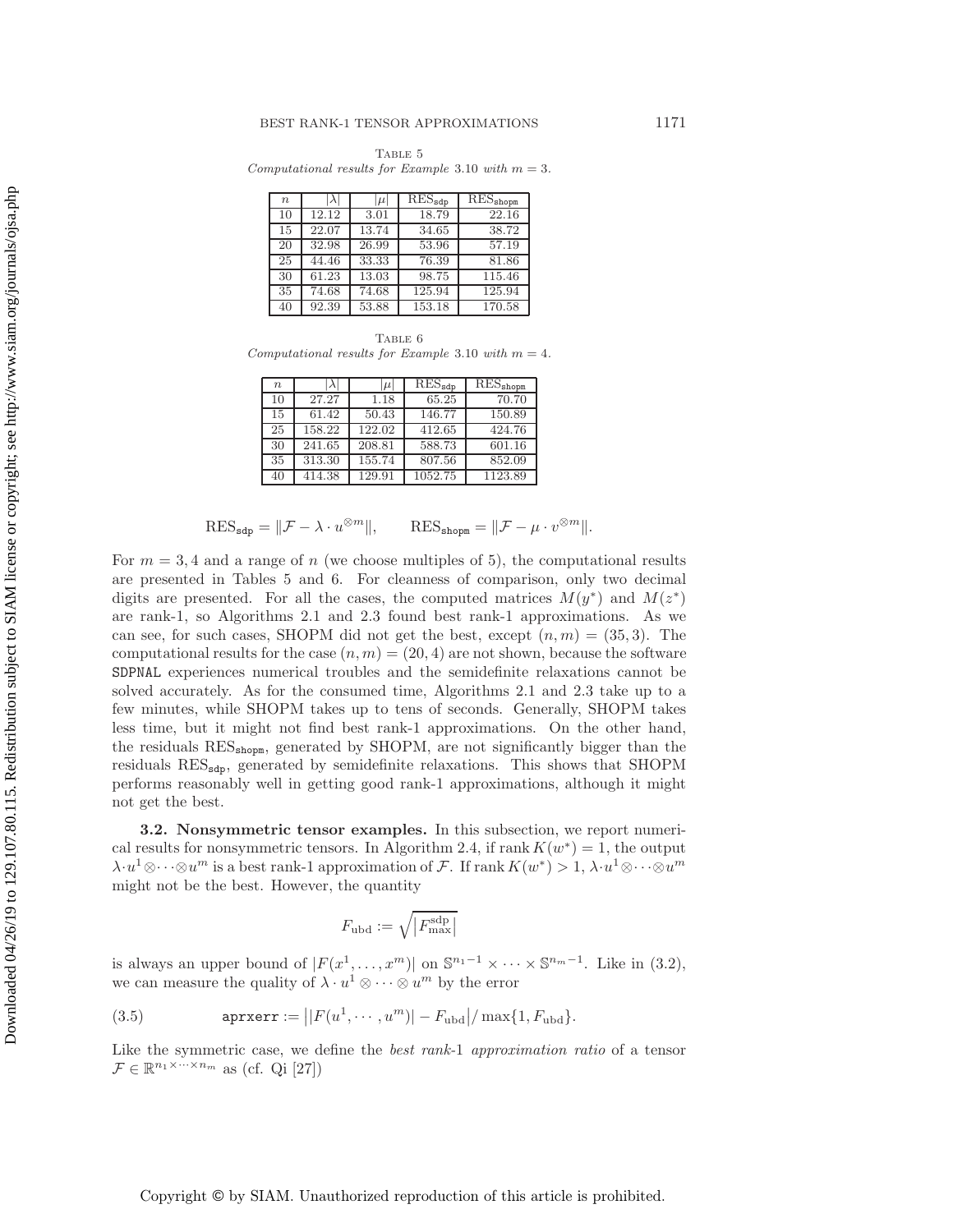1172 JIAWANG NIE AND LI WANG

(3.6) 
$$
\rho(\mathcal{F}) := \max_{\mathcal{X} \in \mathbb{R}^{n_1 \times \cdots \times n_m}, \text{rank } \mathcal{X} = 1} \frac{|\langle \mathcal{F}, \mathcal{X} \rangle|}{\|\mathcal{F}\| \|\mathcal{X}\|}.
$$

Clearly, if  $\lambda \cdot u^1 \otimes \cdots \otimes u^m$ , with each  $||u^i|| = 1$  and  $\lambda = F(u^1, \ldots, u^m)$ , is a best rank-1 approximation of F, then  $\rho(\mathcal{F}) = |\lambda|/||\mathcal{F}||$ .

*Example* 3.11 (see [\[9,](#page-23-9) Example 3]). Consider the tensor  $\mathcal{F} \in \mathbb{R}^{2 \times 2 \times 2 \times 2}$  with

 $\mathcal{F}_{1111} = 25.1, \quad \mathcal{F}_{1212} = 25.6, \quad \mathcal{F}_{2121} = 24.8, \quad \mathcal{F}_{2222} = 23,$ 

and the resting entries are zeros. Applying Algorithm [2.4,](#page-10-2) we get the rank-1 tensor  $\lambda\cdot u^1\otimes u^2\otimes u^3\otimes u^4$  with

$$
\lambda = 25.6000
$$
,  $u^1 = (1, 0)$ ,  $u^2 = (0, 1)$ ,  $u^3 = (1, 0)$ ,  $u^4 = (0, 1)$ .

It takes about 0.3 second. The matrix  $K(w^*)$  has rank one, so  $\lambda \cdot u^1 \otimes u^2 \otimes u^3 \otimes u^4$  is a best rank-1 approximation. The error  $\text{aprxerr} = 8.9e-10$ , the ratio  $\rho(\mathcal{F})=0.5194$ , the residual  $\|\mathcal{F} - \lambda \cdot u^1 \otimes u^2 \otimes u^3 \otimes u^4\| = 42.1195$ , and  $\|\mathcal{F}\| = 49.2890$ .

*Example* 3.12 (see [\[27,](#page-24-7) Example 1]). Consider the tensor  $\mathcal{F} \in \mathbb{R}^{3 \times 3 \times 3}$  with

 $\mathcal{F}_{111} = 0.4333, \mathcal{F}_{121} = 0.4278, \mathcal{F}_{131} = 0.4140, \mathcal{F}_{211} = 0.8154, \mathcal{F}_{221} = 0.0199,$  $\mathcal{F}_{231} = 0.5598, \mathcal{F}_{311} = 0.0643, \mathcal{F}_{321} = 0.3815, \mathcal{F}_{331} = 0.8834, \mathcal{F}_{112} = 0.4866,$  $\mathcal{F}_{122} = 0.8087, \mathcal{F}_{132} = 0.2073, \mathcal{F}_{212} = 0.7641, \mathcal{F}_{222} = 0.9924, \mathcal{F}_{232} = 0.8752,$  $\mathcal{F}_{312} = 0.6708, \mathcal{F}_{322} = 0.8296, \mathcal{F}_{332} = 0.1325, \mathcal{F}_{113} = 0.3871, \mathcal{F}_{123} = 0.0769,$  $\mathcal{F}_{133} = 0.3151, \mathcal{F}_{213} = 0.1355, \mathcal{F}_{223} = 0.7727, \mathcal{F}_{233} = 0.4089, \mathcal{F}_{313} = 0.9715,$  $\mathcal{F}_{323} = 0.7726, \mathcal{F}_{333} = 0.5526.$ 

Applying Algorithm [2.4,](#page-10-2) we get the rank-1 tensor  $\lambda \cdot u^1 \otimes u^2 \otimes u^3$  with

$$
\lambda = 2.8167
$$
,  $u^1 = (0.4281, 0.6557, 0.6220)$ ,  
\n $u^2 = (0.5706, 0.6467, 0.5062)$ ,  $u^3 = (0.4500, 0.7094, 0.5424)$ .

It takes less than 1 second. The matrix  $K(w^*)$  has rank one, so  $\lambda \cdot u^1 \otimes u^2 \otimes u^3$  is a best rank-1 approximation. The error  $\text{aprxerr} = 3.9e-8$ , the ratio  $\rho(\mathcal{F})=0.9017$ , the residual  $\|\mathcal{F} - \lambda \cdot u^1 \otimes u^2 \otimes u^3 \| = 1.3510$ , and  $\|\mathcal{F}\| = 3.1239$ .

*Example* 3.13 (see [\[13,](#page-23-19) section 4.1]). Consider the tensor  $\mathcal{F} \in \mathbb{R}^{3 \times 3 \times 3}$  with

$$
\mathcal{F}_{111} = 0.0072, \mathcal{F}_{121} = -0.4413, \mathcal{F}_{131} = 0.1941, \mathcal{F}_{211} = -0.4413, \mathcal{F}_{221} = 0.0940, \n\mathcal{F}_{231} = 0.5901, \mathcal{F}_{311} = 0.1941, \mathcal{F}_{321} = -0.4099, \mathcal{F}_{331} = -0.1012, \mathcal{F}_{112} = -0.4413, \n\mathcal{F}_{122} = 0.0940, \mathcal{F}_{132} = -0.4099, \mathcal{F}_{212} = 0.0940, \mathcal{F}_{222} = 0.2183, \mathcal{F}_{232} = 0.2950, \n\mathcal{F}_{312} = 0.5901, \mathcal{F}_{322} = 0.2950, \mathcal{F}_{332} = 0.2229, \mathcal{F}_{113} = 0.1941, \mathcal{F}_{123} = 0.5901, \n\mathcal{F}_{133} = -0.1012, \mathcal{F}_{213} = -0.4099, \mathcal{F}_{223} = 0.2950, \mathcal{F}_{233} = 0.2229, \mathcal{F}_{313} = -0.1012, \n\mathcal{F}_{323} = 0.2229, \mathcal{F}_{333} = -0.4891.
$$

We apply Algorithm [2.4](#page-10-2) and get an upper bound  $F_{ubd} = 1.0000$ . The computed matrix  $K(w^*)$  has rank three, so we use finition to improve the solution and get the rank-1 tensor  $\lambda \cdot u^1 \otimes u^2 \otimes u^3$  with

$$
\begin{aligned} \lambda &= 1.0000, \qquad u^1 = (0.7955, 0.2491, 0.5524), \\ u^2 &= (-0.0050, 0.9142, -0.4051), \quad u^3 = (-0.6060, 0.3195, 0.7285). \end{aligned}
$$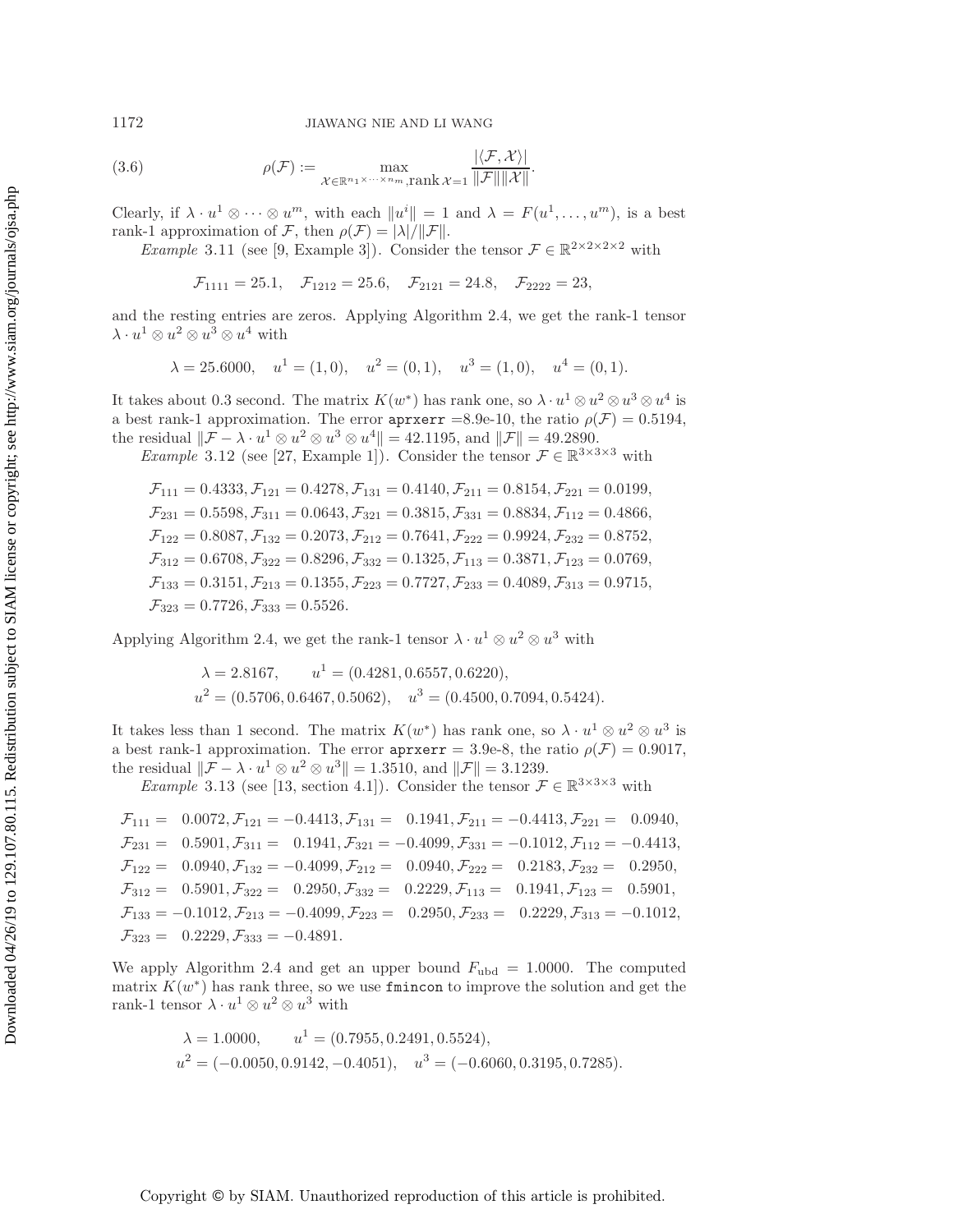<span id="page-18-1"></span>Table 7 *Computational results for Example* [3.14](#page-18-0)*.*

| $\boldsymbol{n}$ | Time    |       | aprxerr   | $\mathcal{F}$<br>ρl | $\boldsymbol{n}$ | Time    |       | aprxerr  | $\rho(\mathcal{F})$ |
|------------------|---------|-------|-----------|---------------------|------------------|---------|-------|----------|---------------------|
| 5                | 0:00:01 | 6.100 | $3.1e-9$  | 0.77                | 10               | 0:00:02 | 14.79 | $5.8e-9$ | 0.66                |
| 15               | 0:00:04 | 25.48 | $2.8e-8$  | 0.62                | 20               | 0:00:20 | 33.70 | $1.2e-9$ | 0.53                |
| 25               | 0:01:16 | 46.80 | $1.2e-8$  | 0.53                | 30               | 0:02:57 | 64.91 | $8.2e-9$ | 0.56                |
| 35               | 0:13:09 | 80.77 | $6.5e-10$ | 0.55                | 40               | 0:27:07 | 95.09 | $4.5e-5$ | 0.53                |

It takes less than 1 second. Since  $\lambda = F(u^1, u^2, u^3) = F_{\text{ubd}}$ , we know  $\lambda \cdot u^1 \otimes u^2 \otimes u^3$  is a best rank-1 approximation by Theorem [1.1.](#page-1-3) The error  $aprxer r = 6.0e-9$ , the ratio  $\rho(\mathcal{F})=0.5773$ , the residual  $\|\mathcal{F} - \lambda \cdot u^1 \otimes u^2 \otimes u^3\| = 1.4143$ , and  $\|\mathcal{F}\| = 1.7321$ .

<span id="page-18-0"></span>*Example* 3.14. Consider the tensor  $\mathcal{F} \in \mathbb{R}^{n \times n \times n}$  given as

$$
(\mathcal{F})_{i_1,i_2,i_3} = \cos (i_1 + 2i_2 + 3i_3).
$$

For  $n = 5$ , we apply Algorithm [2.4](#page-10-2) and get the rank-1 tensor  $\lambda \cdot u^1 \otimes u^2 \otimes u^3$  with  $\lambda = 6.0996$  and

$$
u1 = (-0.4296, -0.5611, -0.1767, 0.3701, 0.5766),
$$
  
\n
$$
u2 = (0.6210, -0.2956, -0.3750, 0.6077, -0.1308),
$$
  
\n
$$
u3 = (-0.4528, 0.4590, -0.4561, 0.4441, -0.4231).
$$

It takes around 0.3 seconds. The matrix  $K(w^*)$  has rank one, so  $\lambda \cdot u^1 \otimes u^2 \otimes u^3$  is a best rank-1 approximation. The error  $aprxerr=3.1e-9$ , the ratio  $\rho(\mathcal{F})=0.7728$ , the residual  $\|\mathcal{F} - \lambda \cdot u^1 \otimes u^2 \otimes u^3\| = 5.0093$ , and  $\|\mathcal{F}\| = 7.8930$ .

For a range of values of  $n$  from 5 to 40, we apply Algorithm [2.4](#page-10-2) to get rank-1 approximations. The computational results are listed in Table [7.](#page-18-1) For all of them, the matrices  $K(w^*)$  have rank one, so we get best rank-1 approximations. Most errors aprxerr are very tiny. For  $n = 40$ , the semidefinite relaxation is very large (the matrices have length 1600, and there are 672,399 variables); it was not solved very accurately by SDPNAL.

<span id="page-18-2"></span>*Example* 3.15. Consider the tensor  $\mathcal{F} \in \mathbb{R}^{n \times n \times n \times n}$  given as

$$
(\mathcal{F})_{i_1,\dots,i_4} = \begin{cases} \sum_{j=1}^4 \arcsin\left((-1)^{i_j} \frac{j}{i_j}\right) & \text{if all } i_j \ge j, \\ 0 & \text{otherwise.} \end{cases}
$$

For  $n = 5$ , we apply Algorithm [2.4](#page-10-2) and get the rank-1 tensor  $\lambda \cdot u^1 \otimes u^2 \otimes u^3 \otimes u^4$ with  $\lambda = 15.3155$  and

$$
u1 = (0.6711, 0.2776, 0.4398, 0.3285, 0.4138),
$$
  
\n
$$
u2 = (0, 0.1709, 0.6708, 0.3985, 0.6017),
$$
  
\n
$$
u3 = (0, 0, 0.8048, 0.1805, 0.5655),
$$
  
\n
$$
u4 = (0, 0, 0, -0.0073, -0.9999).
$$

It takes about 3.8 seconds. The matrix  $K(w^*)$  has rank one, so  $\lambda \cdot u^1 \otimes u^2 \otimes u^3 \otimes u^4$ is a best rank-1 approximation. The error  $\text{aprxerr}=9.2e-10$ , the ratio  $\rho(\mathcal{F})=0.7076$ , the residual  $\|\mathcal{F} - \lambda \cdot u^1 \otimes u^2 \otimes u^3 \| = 15.2957$ , and  $\|\mathcal{F}\| = 21.6454$ .

For a range of values of n from 5 to 12, we apply Algorithm [2.4](#page-10-2) to find rank-1 approximations. The computational results are shown in Table [8.](#page-19-0) For all of them, the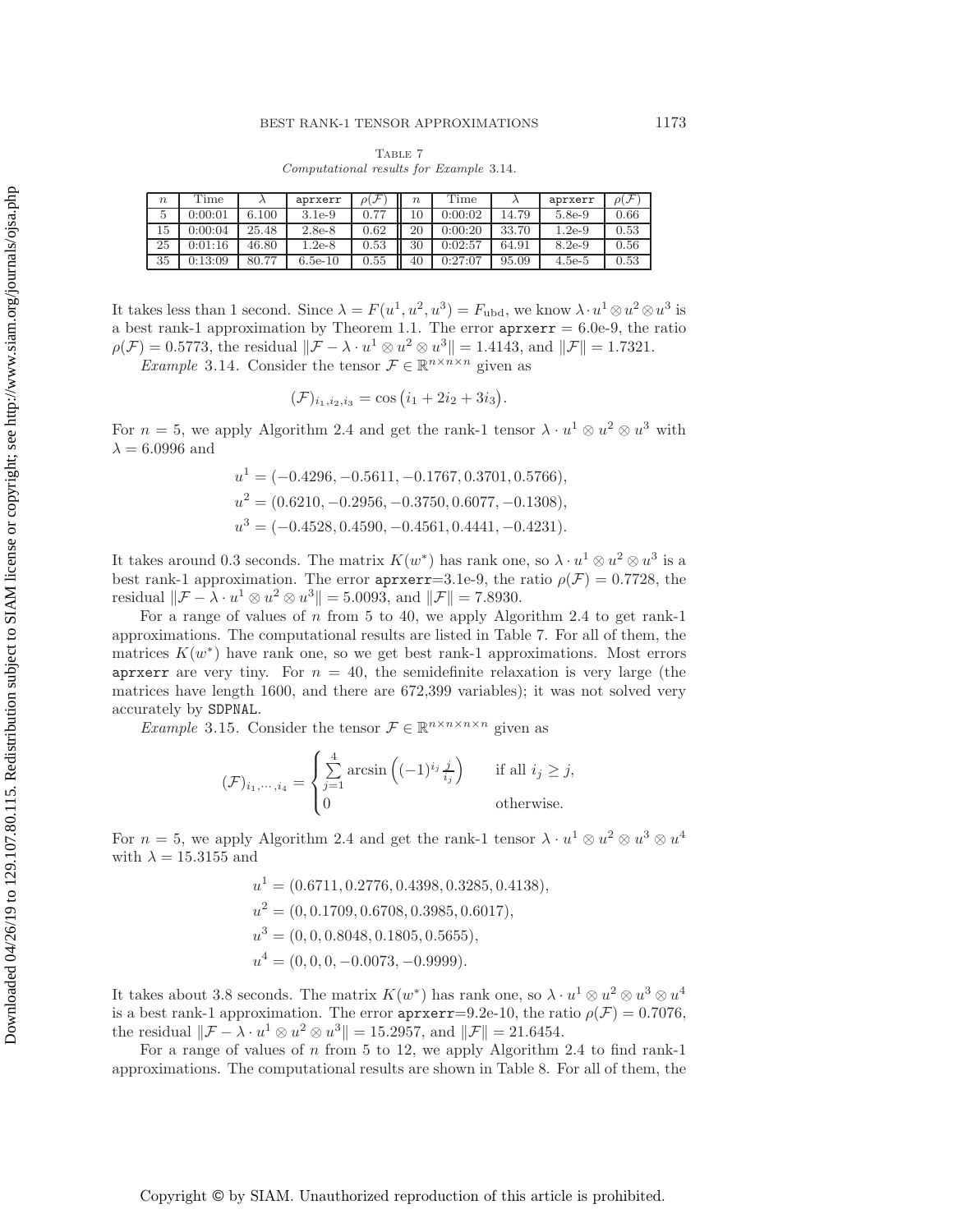| $\boldsymbol{n}$ | Time    |       | aprxerr   | $\rho(\mathcal{F}% _{\alpha}^{\ast})=\rho(\mathcal{F}_{\alpha}^{\alpha})^{2}$ | $\boldsymbol{n}$ | Time    |       | aprxerr  | $\rho(\mathcal{F})$ |
|------------------|---------|-------|-----------|-------------------------------------------------------------------------------|------------------|---------|-------|----------|---------------------|
| 5.               | 0:00:04 | 5.32  | $9.2e-10$ | 0.71                                                                          | 6                | 0:00:06 | 25.39 | $6.7e-9$ | 0.75                |
| ⇁                | 0:00:17 | 33.04 | $7.2e-8$  | 0.69                                                                          | 8                | 0:00:30 | 44.66 | $3.8e-8$ | 0.71                |
|                  | 0:02:44 | 54.40 | $5.9e-8$  | 0.68                                                                          | 10               | 0:05:56 | 67.35 | $1.1e-8$ | 0.69                |
|                  | 0:14:13 | 78.93 | $5.9e-9$  | 0.67                                                                          | 12               | 2:00:50 | 93.02 | $2.4e-8$ | 0.68                |

<span id="page-19-0"></span>TABLE 8 *Computational results for Example* [3.15](#page-18-2)*.*

<span id="page-19-2"></span>

|                                         | TABLE 9 |  |  |
|-----------------------------------------|---------|--|--|
| Computational results for Example 3.16. |         |  |  |

| $n_{\rm c}$ | Items               | Values         | $u^i$ | Vector entries                                      |
|-------------|---------------------|----------------|-------|-----------------------------------------------------|
|             | (N,M)               | (256,9999)     | $u^1$ | (0.5776, 0.4950, 0.4646, 0.4534)                    |
|             |                     | 30.1125        | $u^2$ | (0.3279, 0.4956, 0.5573, 0.5800)                    |
| 4           | time                | 0:00:07        | $u^3$ | (0.7268, 0.4679, 0.3727, 0.3376)                    |
|             | aprxerr             | $1.1e-10$      | $u^4$ | (0.0998, 0.4636, 0.5974, 0.6467)                    |
|             | $\rho(\mathcal{F})$ | 0.85           | $u^5$ | (0.8982, 0.3793, 0.1884, 0.1182)                    |
|             | (N,M)               | (625,50624)    | $u^1$ | $(0.5282, 0.4515, 0.4233, 0.4129, 0.4091)$          |
|             |                     | 48.8437        | $u^2$ | $(0.2691, 0.4249, 0.4822, 0.5033, 0.5110)$          |
| 5           | time                | 0:01:20        | $u^3$ | $(0.6865, 0.4456, 0.3570, 0.3244, 0.3124)$          |
|             | aprxerr             | $3.3e-7$       | $u^4$ | $(0.0339, 0.3734, 0.4983, 0.5442, 0.5612)$          |
|             | $\rho(\mathcal{F})$ | 0.83           | $u^5$ | $(0.8822, 0.3861, 0.2037, 0.1365, 0.1118)$          |
|             | (N,M)               | (1296, 194480) | $u^1$ | $(0.4915, 0.4183, 0.3915, 0.3816, 0.3779, 0.3766)$  |
|             |                     | 71.9071        | $u^2$ | $(0.2266, 0.3751, 0.4298, 0.4499, 0.4573, 0.4600)$  |
| 6           | time                | 0:19:58        | $u^3$ | $(0.6557, 0.4259, 0.3413, 0.3102, 0.2988, 0.2946)$  |
|             | aprxerr             | 8.6e-8         | $u^4$ | $(-0.0120, 0.3124, 0.4317, 0.4757, 0.4918, 0.4977)$ |
|             | $\rho(\mathcal{F})$ | 0.81           | $u^5$ | $(0.8707, 0.3875, 0.2097, 0.1443, 0.1202, 0.1114)$  |

matrices  $K(w^*)$  have rank one, so we get best rank-1 approximations. The approximation errors apring and very tiny. For  $n \leq 8$ , Algorithm [2.4](#page-10-2) takes a few seconds; for  $n = 9, 10, 11$ , it takes a couple of minutes. For  $n = 12$ , it takes about 4 hours; in this case, the semidefinite relaxation is very big. (The matrices have length 1728 and there are 474, 551 variables.)

<span id="page-19-1"></span>*Example* 3.16. Consider the tensor  $\mathcal{F} \in \mathbb{R}^{n \times n \times n \times n \times n}$  given as

$$
(\mathcal{F})_{i_1,i_2,i_3,i_4,i_5} = \sum_{j=1}^5 (-1)^{j+1} \cdot j \cdot \exp\{-i_j\}.
$$

For  $n = 4, 5, 6$ , we apply Algorithm [2.4](#page-10-2) to get rank-1 approximations. The computa-tional results are listed in Table [9.](#page-19-2) All the computed matrices  $K(w^*)$  have rank one, so best rank-1 approximations are found for all of them. The errors aprxerr are all very tiny. In Table [9,](#page-19-2) the pair  $(N, M)$  measures the sizes of semidefinite relaxations, with N the length of matrices and M the number of variables. For  $n = 4, 5$ , it takes a short time; for  $n = 6$ , it takes about 20 minutes.

*Example* 3.17. Let B be the symmetric matrix

|          |                |                    |                   | $-1/2$         | $\begin{array}{cc} & 0 \end{array}$ |                |        | $-1/2$   |  |
|----------|----------------|--------------------|-------------------|----------------|-------------------------------------|----------------|--------|----------|--|
|          |                | -0                 | $-1/2$            | $\overline{0}$ |                                     |                |        |          |  |
|          |                |                    | $\overline{0}$    | $\theta$       | $\theta$                            | $-1/2$         | $\cup$ |          |  |
| $\Omega$ | $-1/2$         | $\hspace{0.1em} 0$ |                   |                |                                     |                |        |          |  |
| $-1/2$   | $\overline{0}$ |                    |                   |                |                                     |                |        | $-1/2$   |  |
|          |                |                    |                   |                |                                     | $\overline{0}$ | $-1/2$ | $\theta$ |  |
| $\theta$ | $\theta$       | $-1/2$             | $\hspace{1.6cm}0$ |                |                                     |                |        |          |  |
|          |                |                    |                   | $\theta$       | $-1/2$                              |                |        |          |  |
|          |                |                    |                   | $-1/2$         |                                     |                |        |          |  |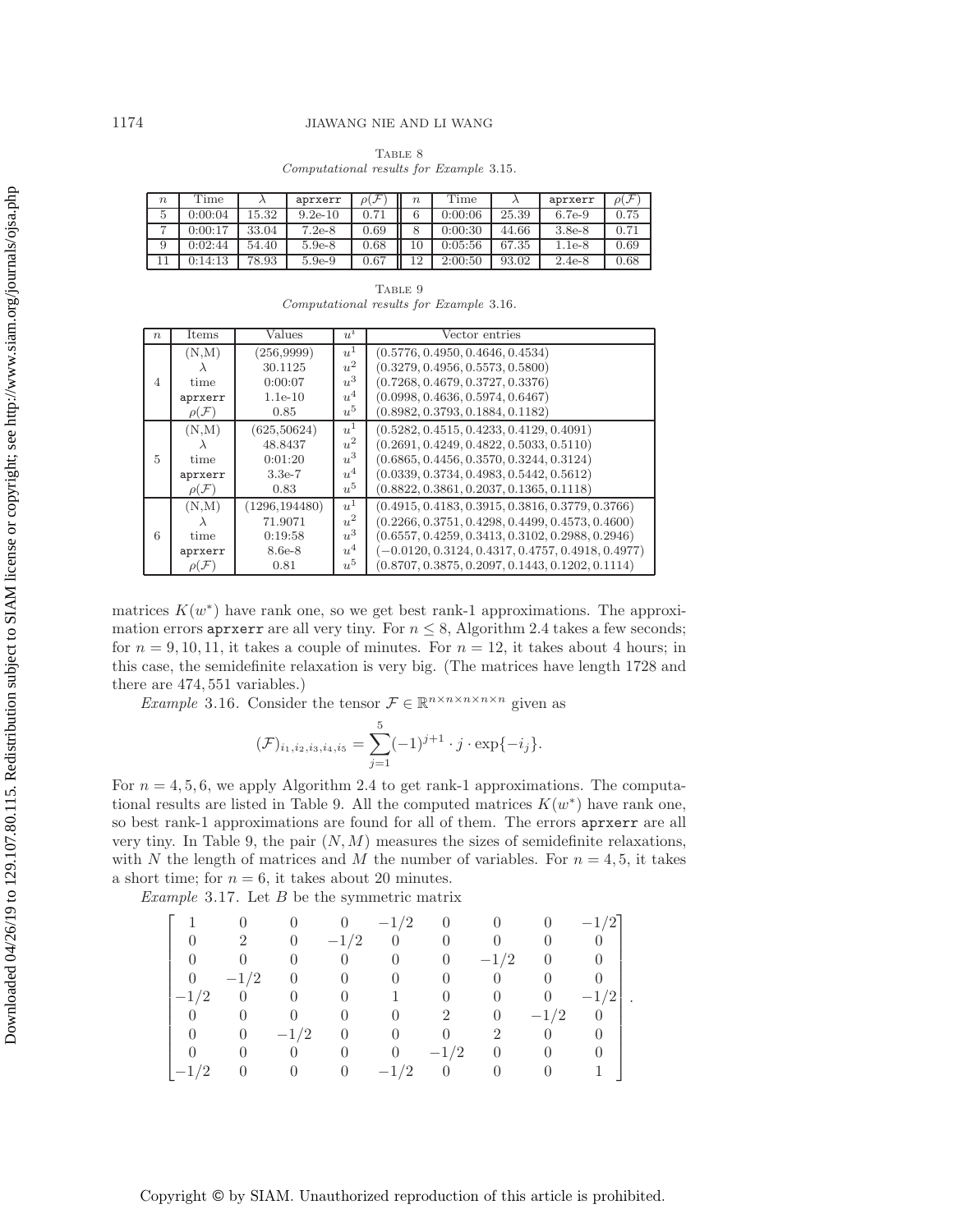<span id="page-20-1"></span>TABLE 10 *Computational results for Example* [3.18](#page-20-0) *with*  $m = 3$ *.* 

| $(n_1, n_2, n_3)$          | Time (min, med, max) |         |         | $aprxerr$ (min, med, max)  |  |
|----------------------------|----------------------|---------|---------|----------------------------|--|
| $(10 \times 10 \times 10)$ | 0:00:02              | 0:00:02 | 0:00:03 | $(1.6e-9.2.2e-8.2.7e-7)$   |  |
| $(15 \times 15 \times 15)$ | 0:00:10              | 0:00:12 | 0:00:18 | $(5.9e-9.5.8e-7.2.1e-3)$   |  |
| $(20 \times 20 \times 20)$ | 0:00:05              | 0:00:48 | 0:01:24 | $(1.9e-9.5.7e-7.5.2e-3)$   |  |
| $(25 \times 25 \times 25)$ | 0:00:40              | 0:02:26 | 0:04:57 | $(3.2e-9, 4.6e-7, 5.1e-2)$ |  |
| $(30 \times 30 \times 30)$ | 0:05:48              | 0:07:57 | 0:11:31 | $(3.6e-8.1.6e-3.3.5e-2)$   |  |
| $(35 \times 35 \times 35)$ | 0:21:43              | 0:27:04 | 1:00:05 | $(1.1e-5.7.7e-3.5.7e-2)$   |  |
| $(40 \times 40 \times 40)$ | 1:10:05              | 1:30:24 | 1:36:24 | $(4.8e-4.9.4e-4.1.4e-2)$   |  |

The eigenvalues of B are

$$
\frac{2-\sqrt{5}}{2}, \quad 0, \quad \frac{3}{2}, \quad \frac{2+\sqrt{5}}{2},
$$

which are all less than 3. Consider the tensor  $\mathcal{F} \in \mathbb{R}^{3 \times 3 \times 9}$  such that

$$
F^{sq}(x^1, x^2) = (x^1 \otimes x^2)^T (3I_9 - B)(x^1 \otimes x^2).
$$

The bi-quadratic form  $3||x^1||_2^2||x^2||_2^2 - F^{sq}(x^1, x^2)$  is nonnegative but not SOS (cf. [\[5\]](#page-23-20)). The minimum of  $(x^1 \otimes x^2)^T B(x^1 \otimes x^2)$  over  $\mathbb{S}^2 \times \mathbb{S}^2$  is zero [\[21,](#page-23-21) Example 5.1], so  $F_{\text{max}} = 3$ . We apply Algorithm [2.4.](#page-10-2) The computed matrix  $K(w^*)$  has rank four, which is bigger than one. The upper bound  $F_{\text{max}}^{\text{sdp}} = 3.0972$ . Applying finincon, we get the improved tuple  $(u^1, u^2, u^3)$  and  $\lambda$  as

$$
u^1 = (0, 1, 0), u^2 = (1, 0, 0), u^3 = (0, 0.1246, 0, 0, 0, 0, -0.9922, 0, 0),
$$
  

$$
\lambda = F(u^1, u^2, u^3) = 1.7321 = \sqrt{F_{\text{max}}}.
$$

So,  $\lambda \cdot u^1 \otimes u^2 \otimes u^3$  is a best rank-1 approximation, by Theorem [1.1.](#page-1-3) The ratio  $\rho(\mathcal{F})=0.4083$ , the residual  $\|\mathcal{F} - \lambda \cdot u^1 \otimes u^2 \otimes u^3\| = 3.8730$ , and  $\|\mathcal{F}\| = 4.2426$ .

<span id="page-20-0"></span>*Example* 3.18 (random examples). We explore the performance of Algorithm [2.4](#page-10-2) on randomly generated nonsymmetric tensors  $\mathcal{F} \in \mathbb{R}^{n_1 \times \cdots \times n_m}$ . The entries of  $\mathcal F$  are generated obeying Gaussian distributions (by randn in MATLAB). As in [\(3.4\)](#page-14-2), let N be the length of matrices and  $M$  be the number of variables in the semidefinite relaxations. If  $N < 1000$ , we generate 50 instances of F randomly; if  $N > 1000$ , we generate 10 instances of  $\mathcal F$  randomly. We apply Algorithm [2.4](#page-10-2) to get rank-1 approximations. The computational results for orders  $m = 3, 4, 5$  are shown in Tables [10,](#page-20-1) [11,](#page-21-0) and [12,](#page-21-1) respectively. When  $n_1 = \cdots = n_m$ , the sizes of the semidefinite relaxations are typically much larger than the sizes for symmetric tensors. For instance, for  $(n, m) = (40, 3)$ ,  $(N, M) = (861, 135750)$  for the symmetric case, while  $(N, M) = (1600, 672399)$  for the nonsymmetric case. Typically, Algorithm [2.4](#page-10-2) takes more time than Algorithms [2.1](#page-6-0) and [2.3,](#page-8-0) when the input tensors have the same dimensions and orders.

We can observe from Tables [10,](#page-20-1) [11,](#page-21-0) and [12](#page-21-1) that for most instances, Algorithm [2.4](#page-10-2) is able to get best rank-1 approximations very accurately, within a reasonably short time. For a few cases, the errors are a bit relatively large, around  $10^{-2}$ , which is probably because the semidefinite relaxations are not very tight.

<span id="page-20-2"></span>*Example* 3.19. In this example, we explore the performance of HOPM proposed in [\[9,](#page-23-9) Algorithm 3.2], which is widely used for computing rank-1 approximations for nonsymmetric tensors. HOPM can be easily implemented. Typically, HOPM generates a sequence of rank-1 tensors  $\mu_k v^{k,1} \otimes \cdots \otimes v^{k,m}$  (with each  $||v^{k,j}|| = 1$ ).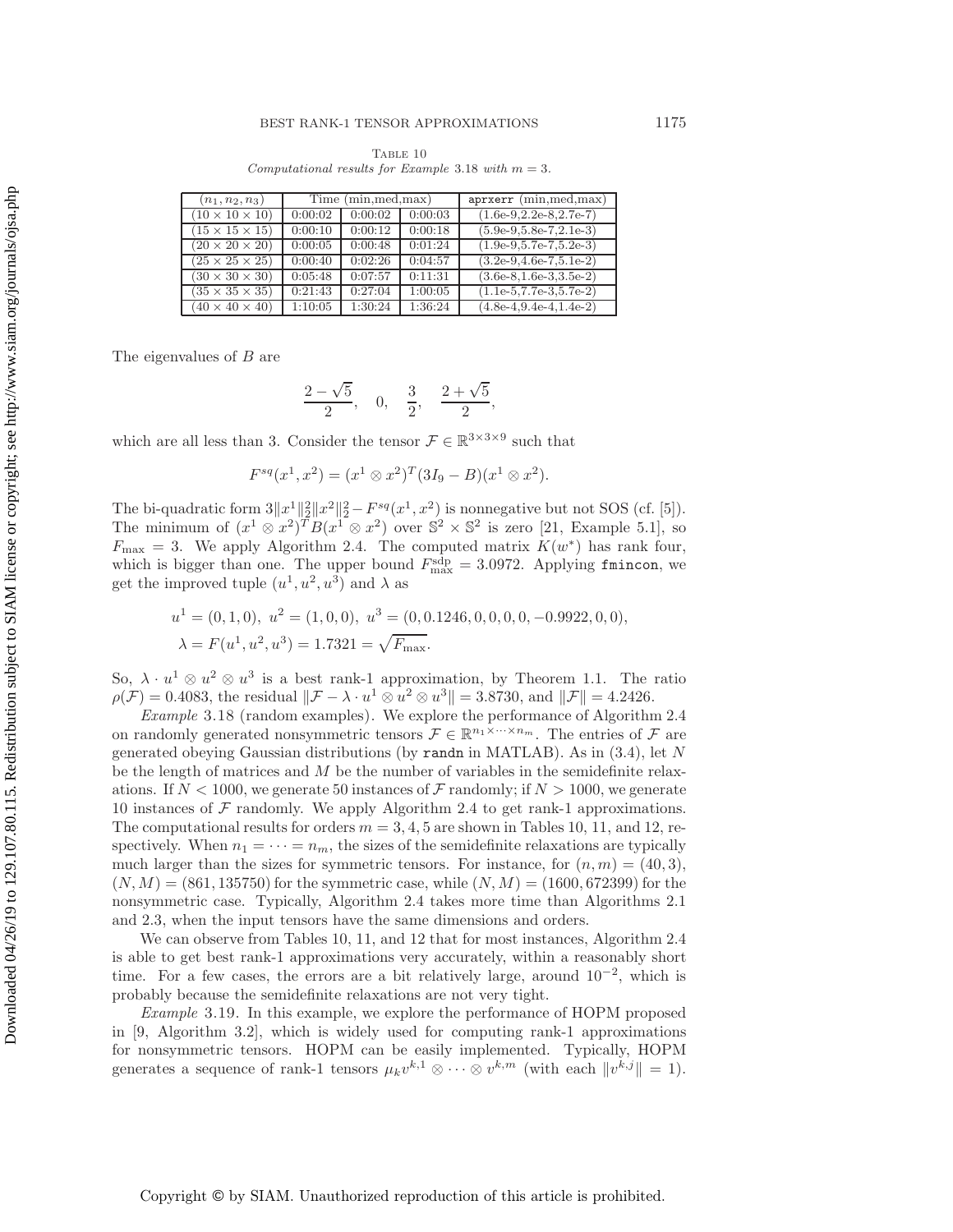| $(n_1, n_2, n_3, n_4)$               | Time (min, med, max) |         |         | $aprxerr$ (min, med, max)           |
|--------------------------------------|----------------------|---------|---------|-------------------------------------|
| $(5 \times 5 \times 5 \times 5)$     | 0:00:02              | 0:00:03 | 0:00:05 | $(1.0e-10.1.7e-8.3.1e-7)$           |
| $8 \times 8 \times 8 \times 8$       | 0:00:09              | 0:00:17 | 0:00:28 | $(2.3e-7,1.5e-6,1.1e-5)$            |
| $(10 \times 10 \times 10 \times 10)$ | 0:00:57              | 0:01:52 | 0:10:24 | $(9.4e-8.2.0e-6.6.6e-3)$            |
| $(15 \times 15 \times 5 \times 15)$  | 0:02:18              | 0:07:53 | 0:13:54 | $\overline{(1.8e-7,3.7e-7,3.7e-3)}$ |
| $(12 \times 12 \times 12 \times 12)$ | 0:07:24              | 0:10:47 | 0:39:07 | $(1.7e-7, 3.3e-6, 2.7e-2)$          |
| $(20 \times 20 \times 5 \times 20)$  | 1:23:06              | 1:55:14 | 2:36:27 | $(4.0e-8.3.7e-4.2.0e-2)$            |

<span id="page-21-0"></span>Table 11 *Computational results for Example* [3.18](#page-20-0) *with*  $m = 4$ *.* 

<span id="page-21-1"></span>TABLE 12 *Computational results for Example* [3.18](#page-20-0) *with* m = 5*.*

| $(n_1, n_2, n_3, n_4, n_5)$                 | Time (min.med.max) |         |         | aprxerr (min, med, max)  |
|---------------------------------------------|--------------------|---------|---------|--------------------------|
| $(5 \times 5 \times 5 \times 5 \times 5)$   | 0:00:14            | 0:00:24 | 0:00:35 | $(7.2e-8.3.7e-7.3.6e-6)$ |
| $(10 \times 5 \times 5 \times 4 \times 10)$ | 0:00:57            | 0:01:20 | 0:03:27 | $(9.7e-8.4.7e-7.1.5e-5)$ |
| $(10 \times 5 \times 8 \times 5 \times 10)$ | 0:21:16            | 0:40:06 | 1:22:28 | $(2.1e-6.1.3e-4.2.2e-3)$ |
| $(8 \times 8 \times 8 \times 4 \times 10)$  | 1:11:02            | 1:24:29 | 2:53:40 | $(1.4e-7.2.4e-3.1.6e-2)$ |

It is usually very hard to check whether this sequence converges to a best rank-1 approximation. Since Algorithm [2.4](#page-10-2) often produces best rank-1 approximations, we can use it to check convergence of HOPM. We write a straightforward MATLAB code to implement HOPM and terminate its iterations if either  $|\mu_{k+1} - \mu_k| < 10^{-8}$  or it runs over 1000 iterations. Like for the symmetric case, we use the truncated HOSVD (cf. [\[9\]](#page-23-9)) to generate starting points. The tensor  $\mathcal{F} \in \mathbb{R}^{n \times \cdots \times n}$  we used is given as

$$
(F)_{i_1,\dots,i_m} = \tan\left(i_1 - \frac{i_2}{2} + \dots + (-1)^{m+1}\frac{i_m}{m}\right)
$$

.

Let  $\lambda \cdot u^1 \otimes \cdots \otimes u^m$  be the rank-1 approximation returned by Algorithm [2.4,](#page-10-2) and let  $\mu \cdot v^1 \otimes \cdots \otimes v^m$  be the one returned by HOPM. As in Example [3.10,](#page-15-1) we measure their qualities by the residuals:

$$
\text{RES}_{\text{sdp}} = \|\mathcal{F} - \lambda \cdot u^1 \otimes \cdots \otimes u^m\|, \qquad \text{RES}_{\text{hopp}} = \|\mathcal{F} - \mu \cdot v^1 \otimes \cdots \otimes v^m\|.
$$

For  $m = 3, 4$  and a range of n, the computational results are presented in Tables [13](#page-21-2) and [14.](#page-22-1) For cleanness of comparisons, only two decimal digits are displayed. For all the cases, Algorithm [2.4](#page-10-2) produced best rank-1 approximations (because the computed matrices  $K(w^*)$  have rank one). HOPM does not get the best for most of them. The computational results for the case  $(n, m) = (10, 4)$  are not shown, because the software SDPNAL experiences numerical troubles and the semidefinite relaxations cannot be solved accurately. As for the consumed time, Algorithm [2.4](#page-10-2) takes up to a few minutes, while HOPM takes up to tens of seconds. Generally, HOPM takes less time,

TABLE 13 *Computational results for Example* [3.19](#page-20-2) *with*  $m = 3$ *.* 

<span id="page-21-2"></span>

| $\eta$ | $\lambda$ | $\mu$  | $RES_{\texttt{sdb}}$ | $\overline{\mathrm{RES}}_{\text{hopm}}$ |
|--------|-----------|--------|----------------------|-----------------------------------------|
| 15     | 449.19    | 349.73 | 1264.41              | 1295.45                                 |
| 20     | 508.82    | 382.66 | 1780.56              | 1811.88                                 |
| 25     | 579.62    | 442.98 | 2304.82              | 2334.94                                 |
| 30     | 655.10    | 492.50 | 3022.60              | 3053.31                                 |
| 35     | 709.39    | 555.07 | 3595.36              | 3622.40                                 |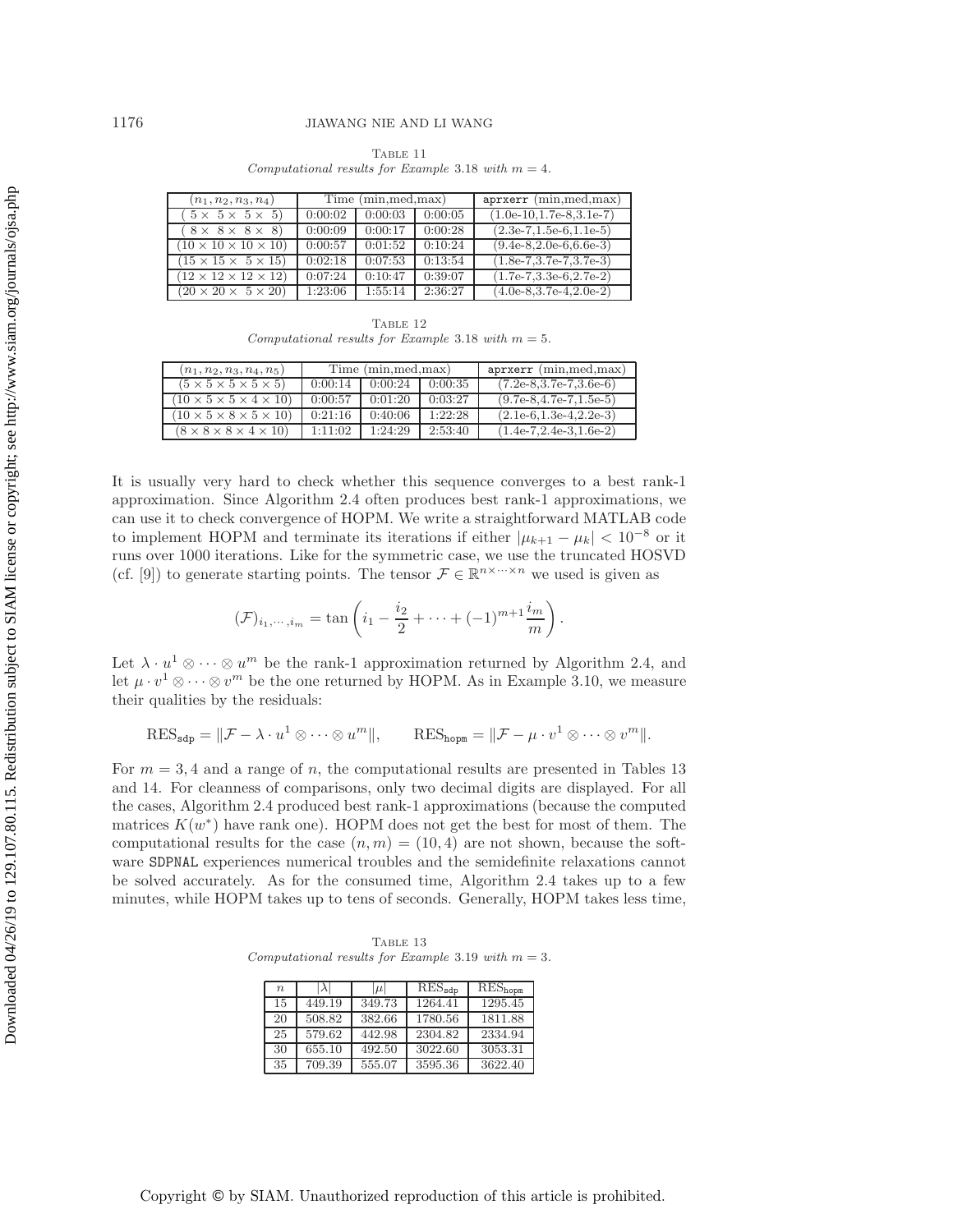TABLE 14 *Computational results for Example* [3.19](#page-20-2) *with*  $m = 4$ *.* 

<span id="page-22-1"></span>

| $\eta$ |        | $ \mu $ | $RES_{\texttt{sdb}}$ | $RES_{\text{hopm}}$ |
|--------|--------|---------|----------------------|---------------------|
|        | 180.22 | 171.39  | 596.18               | 598.78              |
|        | 191.73 | 117.53  | 691.98               | 708.37              |
| Q      | 233.49 | 211.69  | 904.78               | 910.13              |
| 11     | 386.04 | 379.96  | 1512.92              | 1514.71             |
| 12     | 550.21 | 357.85  | 2069.34              | 2111.13             |

but it might not find best rank-1 approximations. On the other hand, the residual  $RES_{\text{hoppn}}$ , generated by HOPM, is not significantly bigger than  $RES_{\text{sdp}}$ , generated by semidefinite relaxations. This shows that HOPM still gives reasonably good rank-1 approximations, though it might not produce the best.

<span id="page-22-0"></span>**4. Conclusions and discussions.** This paper proposes semidefinite relaxations to find the best rank-1 approximations for both symmetric and nonsymmetric tensors. Three algorithms based on semidefinite relaxations are presented, respectively, for even symmetric tensors, odd symmetric tensors, and nonsymmetric tensors. As shown in our numerical experiments, they very often produce best rank-1 approximations, which can be checked mathematically.

In section [2,](#page-3-0) we only presented the lowest order semidefinite relaxations. When they are not tight, higher order semidefinite relaxations can be applied, and we can get a convergent hierarchy of semidefinite relaxations, as shown by Lasserre [\[18\]](#page-23-13). Indeed, this hierarchy almost always converges within finitely many steps, as recently shown in [\[22\]](#page-23-22). A question that is closely related to best rank-1 approximations is to compute extreme Z-eigenvalues for symmetric tensors of even orders. Hu, Huang, and Qi [\[12\]](#page-23-12) proposed a convergent sequence of SOS relaxations for computing maximum or minimum Z-eigenvalues.

Semidefinite relaxations in rank-1 tensor approximations are often large scale. The traditional interior point methods are generally too expensive to be used for solving such SDPs. In our work, the Newton-CG augmented Lagrange method by Zhao, Sun, and Toh [\[32\]](#page-24-4) is applied. The software SDPNAL [\[31\]](#page-24-6) is based on this method. It is very suitable for solving such large-scale SDPs. In most of our numerical experiments, SDPNAL successfully solved the semidefinite relaxations, and we got best rank-1 approximations. For a few cases, SDPNAL has trouble to get accurate solutions. This is probably because these semidefinite programs are degenerate. Typically, SDPNAL [\[31\]](#page-24-6) works well when the SDP is nondegenerate. For degenerate SDPs, SDPNAL might experience numerical troubles and may have very slow convergence. It is an important future work to design efficient methods for solving large-scale, possibly degenerate, semidefinite programs arising from tensor approximations.

In practice, the optimal matrices of semidefinite relaxations [\(2.3\)](#page-4-1), [\(2.7\)](#page-5-2), and [\(2.14\)](#page-9-0) often have rank one. For such semidefinite relaxations, the low-rank methods by Burer and Monteiro [\[3,](#page-23-23) [4\]](#page-23-24) can be applied. They can also be very efficient in applications. On the other hand, these kinds of methods are not always guaranteed to get optimal solutions of semidefinite relaxations, because local nonlinear optimization methods are mainly used.

In Algorithms [2.1,](#page-6-0) [2.3,](#page-8-0) and [2.4,](#page-10-2) if the matrices  $M(y^*)$ ,  $M(z^*)$ ,  $K(w^*)$  have rank one, we are guaranteed to get best rank-1 approximations. If their ranks are bigger than one, we can improve the rank-1 approximation by using some nonlinear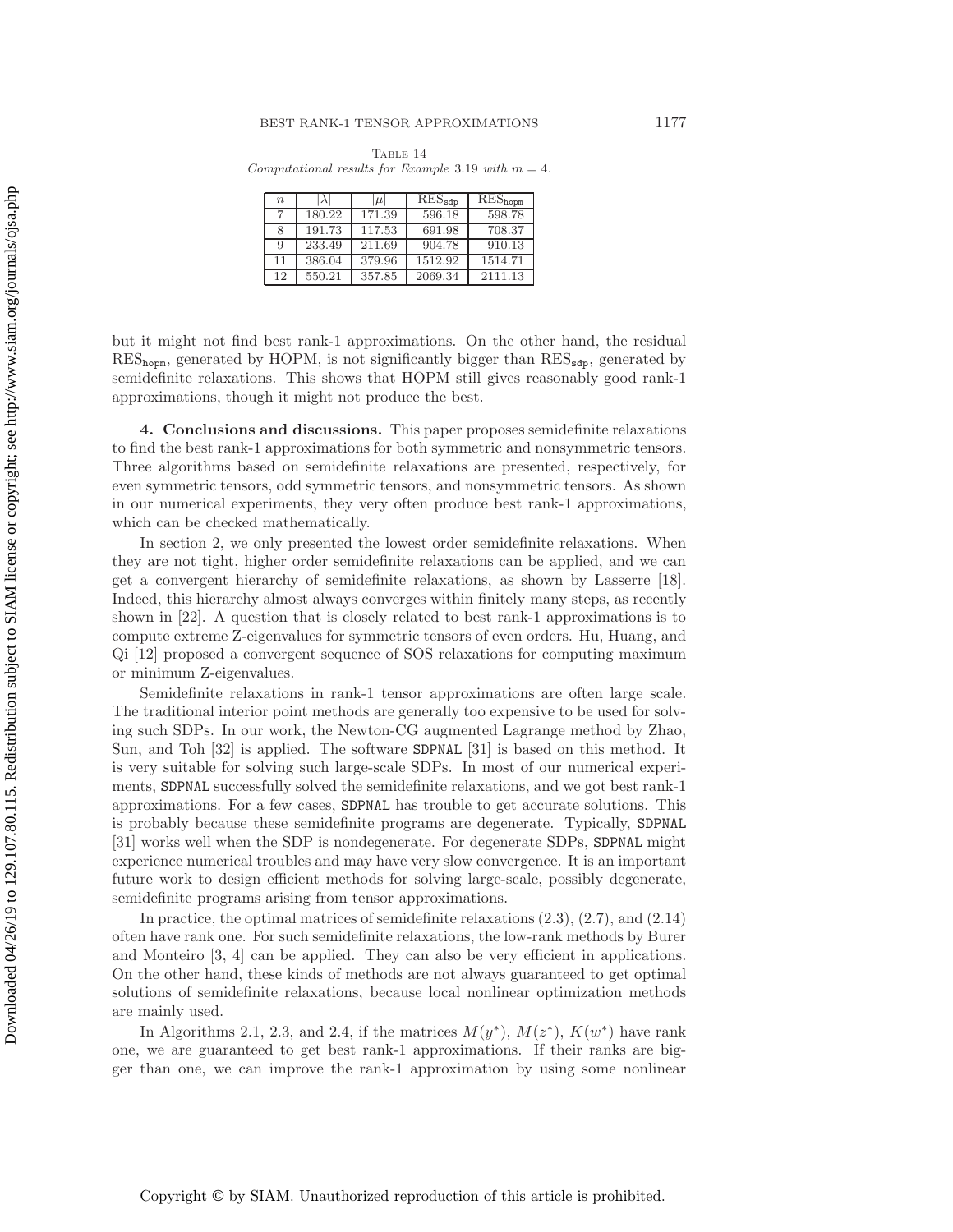optimization methods. In our numerical experiments, we used the MATLAB Optimization Toolbox function fmincon to do this. More advanced nonlinear optimization methods can also be applied, e.g., the quasi-Newton method by Savas and Lim [\[29\]](#page-24-1).

**Acknowledgment.** The authors would like very much to thank the associate editor and two anonymous referees for fruitful comments on improving the paper.

### REFERENCES

- <span id="page-23-5"></span>[1] J. Brachat, P. Comon, B. Mourrain, and E. Tsigaridas, *Symmetric tensor decomposition*, Linear Algebra Appl., 433 (2010), pp. 1851–1872.
- <span id="page-23-6"></span>[2] A. Bernardi, J. Brachat, P. Comon, and B. Mourrain, *General tensor decomposition, moment matrices and applications*, J. Symbolic Comput., 52 (2013), pp. 51–71.
- <span id="page-23-23"></span>S. BURER AND R. D. C. MONTEIRO, *A nonlinear programming algorithm for solving semidefinite programs via low-rank factorization*, Math. Program. Ser. B, 95 (2003), pp. 329-357.
- <span id="page-23-24"></span>[4] S. Burer and R. D. C. Monteiro, *Local minima and convergence in low-rank semidefinite programming*, Math. Program. Ser. A, 103 (2005), pp. 427–444.
- <span id="page-23-20"></span>[5] M. D. Choi, *Positive semidefinite biquadratic forms*, Linear Algebra Appl., 12 (1975), pp. 95–100.
- <span id="page-23-0"></span>[6] P. Comon, *Tensor Decompositions: State of the Art and Applications*, presented at IMA Conference on Signal Processing, Warwick, UK, 2000.
- <span id="page-23-1"></span>[7] P. Comon, G. Golub, L.-H. Lim, and B. Mourrain, *Symmetric tensors and symmetric tensor rank*, SIAM J. Matrix Anal. Appl., 30 (2008), pp. 1254–1279.
- <span id="page-23-10"></span>[8] L. De Lathauwer, B. De Moor, and J. Vandewalle, *A multilinear singular value decomposition*, SIAM J. Matrix Anal. Appl., 21 (2000), pp. 1253–1278.
- <span id="page-23-9"></span>[9] L. De Lathauwer, B. De Moor, and J. Vandewalle, *On the best rank-*1 *and rank-* (R1, R2, . . . , RN) *approximation of higher-order tensors*, SIAM J. Matrix Anal. Appl., 21 (2000), pp. 1324–1342.
- <span id="page-23-8"></span>[10] V. DE SILVA AND L.-H. LIM, *Tensor rank and the ill-posedness of the best low-rank approximation problem*, SIAM J. Matrix Anal. Appl., 30 (2008), pp. 1084–1127.
- <span id="page-23-12"></span><span id="page-23-4"></span>[11] C. Hillar and L.-H. Lim, *Most tensor problems are NP-hard*, J. ACM, 60 (2013).
- [12] S. Hu, Z. H. Huang, and L. Qi, *Finding the extreme Z-eigenvalues of tensors via a sequential semidefinite programming method*, Numer. Linear Algebra Appl., 20 (2013), pp. 972–984.
- <span id="page-23-19"></span>[13] M. Ishteva, P.-A. Absil, and P. Van Dooren, *Jacobi algorithm for the best low multilinear rank approximation of symmetric tensors*, SIAM J. Matrix Anal. Appl., 34 (2013), pp. 651–672.
- <span id="page-23-11"></span>[14] E. KOFIDIS AND P. REGALIA, On the best rank-1 approximation of higher-order supersymmet*ric tensors*, SIAM J. Matrix Anal. Appl., 23 (2002), pp. 863–884.
- <span id="page-23-2"></span>[15] T. Kolda and B. Bader, *Tensor decompositions and applications*, SIAM Rev., 51 (2009), pp. 455–500.
- <span id="page-23-18"></span>[16] T. KOLDA AND J. MAYO, *Shifted power method for computing tensor eigenpairs*, SIAM J. Matrix Anal. Appl., 32 (2011), pp. 1095–1124.
- <span id="page-23-3"></span>[17] J. M. Landsberg, *Tensors: Geometry and Applications*, Grad. Stud. Math., 128, AMS, Providence, RI, 2012.
- <span id="page-23-13"></span>[18] J. Lasserre, *Global optimization with polynomials and the problem of moments*, SIAM J. Optim., 11 (2001), pp. 796–817.
- <span id="page-23-15"></span>[19] J. Lasserre, *Moments, Positive Polynomials and Their Applications*, Imperial College Press, London, UK, 2009.
- <span id="page-23-16"></span>[20] M. Laurent, *Sums of squares, moment matrices and optimization over polynomials*, in Emerging Applications of Algebraic Geometry, IMA Vol. Math. Appl., 149 Springer, New York, 2009, pp. 157–270.
- <span id="page-23-21"></span>[21] C. Ling, J. Nie, L. Qi, and Y. Ye, *Biquadratic optimization over unit spheres and semidefinite programming relaxations*, SIAM J. Optim., 20 (2009), pp. 1286–1310.
- <span id="page-23-22"></span>[22] J. Nie, *Optimality conditions and finite convergence of Lasserre's hierarchy*, Math. Program., Math. Program., 146 (2014), pp. 97–121.
- <span id="page-23-17"></span>[23] J. Nie, *Sum of squares methods for minimizing polynomial forms over spheres and hypersurfaces*, Frontiers Math. China, 7 (2012), pp. 321–346.
- <span id="page-23-14"></span>[24] J. Nie and L. Wang, *Regularization methods for SDP relaxations in large scale polynomial optimization*, SIAM J. Optim., 22 (2012), pp. 408–428.
- <span id="page-23-7"></span>[25] L. OEDING AND G. OTTAVIANI, *Eigenvectors of tensors and algorithms for Waring decomposition*, J. Symbolic Comput., 54, (2013), pp. 9–35.